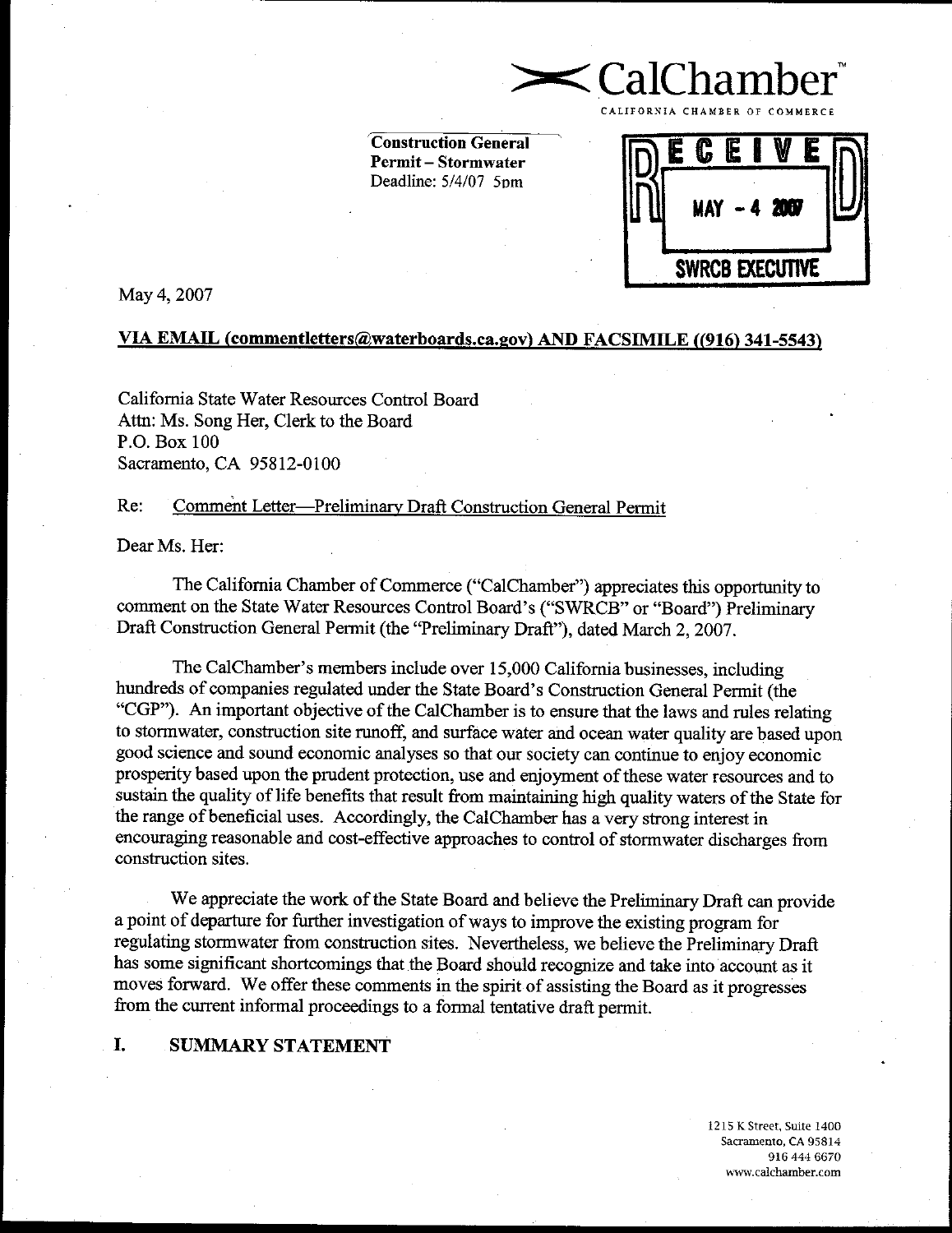The CGP governs water quality at all major construction sites throughout the State of California and, therefore, has the potential to impose significant burdens on new projects, development and infrastructure. The existing CGP issued in 1999 has proven to be protective of water quality when implemented properly and was upheld by Judge Lloyd Connelly in a June 2005 decision resolving litigation against the Board brought by various environmental groups. [1](#page-1-0) The March 2 Preliminary Draft proposes to reverse some of the core underpinnings of the 1999 CGP, which the Board vigorously defended in litigation, placing a material burden on the agency to explain why these reversals in policy are warranted, how these reversals will result in water quality benefits, and how those benefits are commensurate with the increased burdens on the regulated community, including not only the private sector, but the public sector and major public works projects.

The March 2 Preliminary Draft proposes to increase regulation of construction sites dramatically, through a variety of new permit provisions that are not present in any construction stormwater permit anywhere in the Nation. The Board should navigate such uncharted territory carefully, subjecting the permit to the scrutiny called for by such novel initiatives, and providing material justification as to the need for, and possible efficacy (if any) of, these proposed measures.

At this early stage, we mark the following points for the Board's consideration as it revises the permit and plans for future formal proceedings on the permit:

- (1) *The Board Should Confirm the Informal Nature of the CGP Proceedings to Date*. As a preliminary matter, the Board should confirm, as expeditiously as possible, the informal nature of the CGP proceedings to date. We understand the Board has opted to take an informal approach, intended to help the agency develop a formal draft permit which the agency will release in the future, at which time formal permit proceedings will commence. As such, in this letter we focus on certain overarching issues more from a policy and implementation perspective, than from a legal perspective, in the spirit of assisting the Board with the development of a formal draft permit.
- (2) *The Preliminary Draft Suggests that the Regulation of Stormwater from Construction Sites Has Been a Failure, when in fact the Reality Is One of Notable Success*. There are many examples of excellent stormwater management at California construction sites. The challenge for the State Board is to bring about more uniform performance of existing best practices – not to scrap the current program which has proven effective when implemented properly. The Board should not rely on last year's Storm Water Panel Report<sup>[2](#page-1-1)</sup> to conclude that Best Management Practices ("BMPs") cannot be used to

<span id="page-1-0"></span><sup>1</sup> San Francisco Baykeeper, et al. v. California State Water Resources Board, Case No. 99CS01929, Ruling on Submitted Matter (Cal. Super. Ct. Sac. Div. May 18, 2005) (hereinafter, the "Connelly case").

<span id="page-1-1"></span><sup>2</sup> Storm Water Panel Recommendations to the California State Water Resources Control Board: The Feasibility of Numeric Effluent Limits Applicable to Discharges of Storm Water Associated With Municipal, Industrial, and Construction Activities (June 19, 2006) (hereinafter, the "Panel," and the "Panel Report").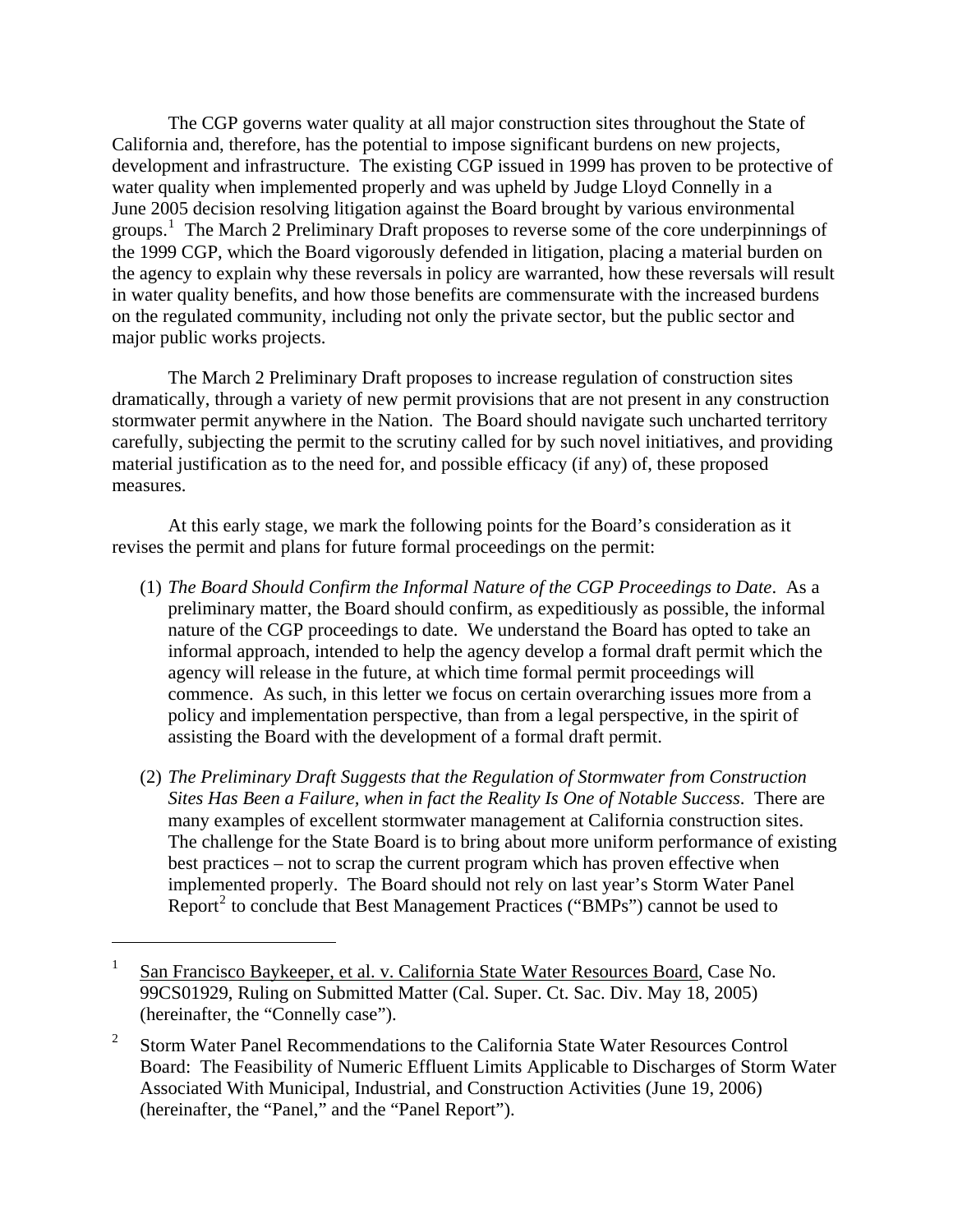effectively manage stormwater at construction sites. That report contained unsolicited and unfounded expressions of opinion critical of the State's current stormwater program. Those observations were not based on a survey of actual practices, or any field work whatsoever, and strayed from the Panel's charge. The Panel Report made no mention of the many fine examples of effective stormwater management under the current CGP, nor does the Report mention the California Environmental Quality Act, through which water quality mitigation has been occurring throughout the State for many years. These omissions, and the continued absence of any survey of actual practices, should lead the Board to be skeptical of the Report's unfounded opinions on the current program's effectiveness.

- (3) *The Preliminary Draft Provides No Basis for the Board to Reverse Its Prior Finding that Numeric Effluent Limits at Construction Sites Are Infeasible.* From 1999 to 2005, the Board vigorously defended its 1999 determination that numeric limits at construction sites are infeasible -- a determination upheld in the Connelly case. Now, the Board proposes to reverse its own finding, apparently on the basis of the 2006 Panel Report, which was principally a literature survey, and no substitute for the technical studies necessary to support technology-based numeric limits. The Board should consult the well-established pattern and practice of the United States Environmental Protection Agency ("EPA") to inform the development of any such limits, and the determination of their feasibility. For example, when developing technology-based numeric limits, EPA goes to great lengths to conduct an in-depth study of the industry, makes case studies of selected sites in the industrial category, committing substantial resources to field evaluation, and testing, of actual performance. In contrast, the Board has undertaken no analogous efforts to support the numeric limits proposed in the Preliminary Draft.
- (4) *Numeric Effluent Limits Are Not Required By The Clean Water Act, Technically Feasible, Or Cost-Justified.* EPA is the nation's leader in setting numeric limits, having developed, during the course of the past three decades, over 50 national, technology-based, numeric effluent limit guidelines for various industries. EPA also has many years of experience with evaluating the feasibility of numeric limits for stormwater discharges, and has opted to impose such limits only in very limited and discrete contexts. Accordingly, when EPA expresses a clear preference for *non*-numeric effluent limits in stormwater permitting, the Board should pay close attention. The March 2 permit documents make no attempt to address the myriad factors that have prevented EPA from setting numeric stormwater limits for construction sites; the Preliminary Draft is inconsistent with the results of EPA's many years of expert deliberation on the subject. Numeric stormwater limits are not required by the federal Clean Water Act; and the Board has not made the case that they are technically feasible or cost-justified.
- (5) *The Board Previously Rejected Dramatically Expanded Stormwater Sampling and Analysis at Construction Sites as Not Required by Law and Unlikely to Yield Useful Information; the March 2 Permit Documents Call for Such Expansive Monitoring but Provide No Basis for the Board to Reverse Its Prior, Judicially Upheld Findings.* Despite the fact that the Board in the Connelly case argued that extensive stormwater sampling and analysis is not required by the federal Clean Water Act, the Board now proposes a dramatic expansion of such monitoring. On the basis that stormwater quality is so highly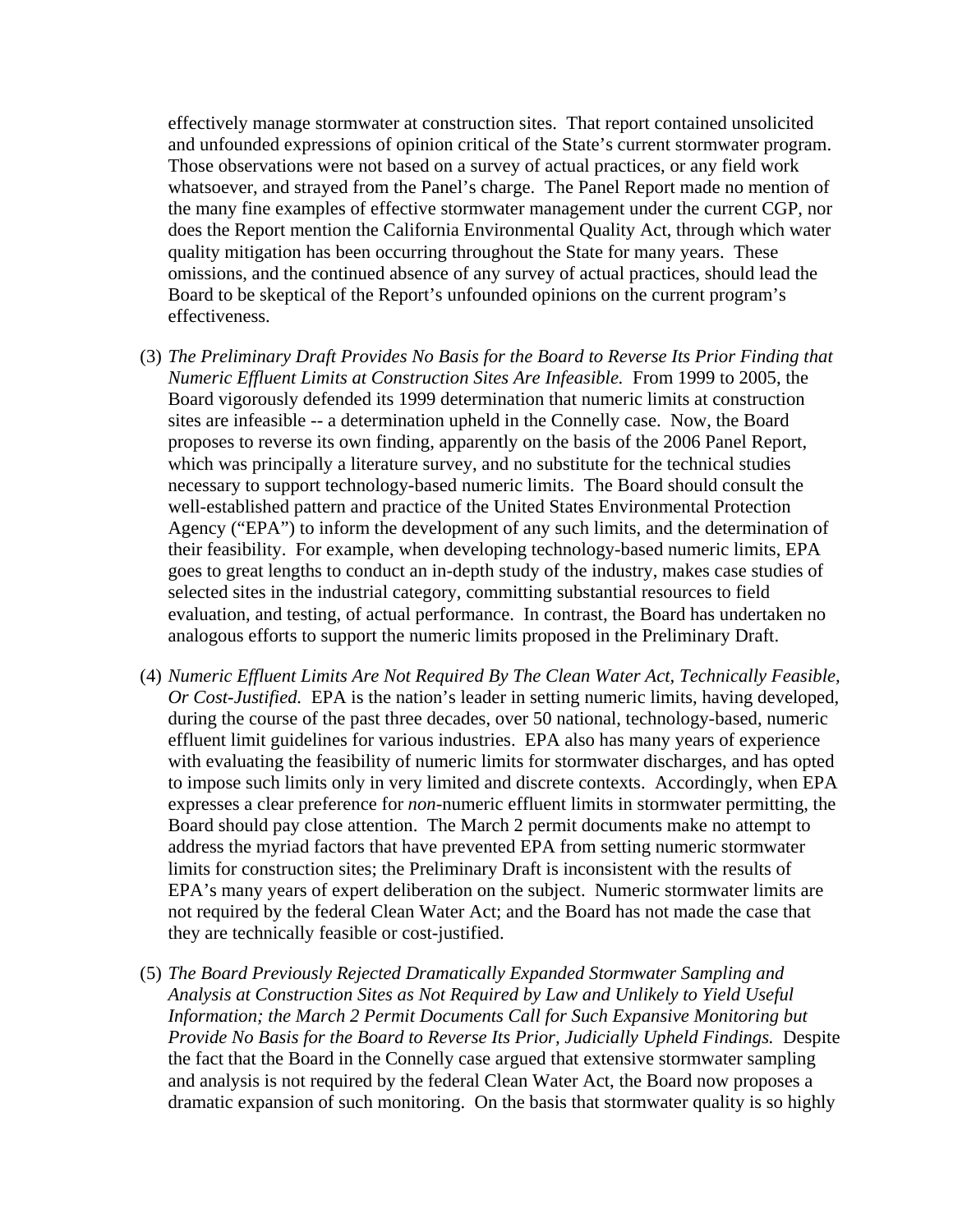and inherently variable, the Board previously determined that such monitoring, especially at construction sites with ever-changing conditions, is unlikely to yield useful information. While field testing for bulk parameters can have utility in spotting problem conditions, and thus may be worth the cost and effort, the comprehensive monitoring proposed in the Preliminary Draft is not a productive use of resources, and, according to the Board's own prior findings, is unlikely to produce useful information or commensurate water quality benefits.

- (6) *The Board Should Focus on Improving the Implementation of Best Management Practices ("BMPs") through Design Standards and Maintenance Obligations*. The program for prevention and reduction of stormwater pollution at construction sites can be improved by tightening the BMP-based provisions of the existing CGP. Design standards for BMPs could be established to promote more uniform performance and to provide criteria for BMP selection, and maintenance obligations could be made clear and enforceable on a more routine basis. Such approaches will help ensure that the next CGP makes meaningful further water quality gains. By contrast, a fundamental paradigm shift in the CGP towards numeric effluent limits and untested and unwarranted technology such as Advanced Treatment Systems would be imprudent, and certainly is unwarranted based on any information provided to date by the agency.
- (7) *The Potential Impact of Construction on Downstream Channel Erosion and Scour Is a Nonpoint Source Issue that Is Ill-Suited for the CGP Program, and Is Outside Its Scope.*  The March 2 permit documents indicate that the Board is concerned that stormwater volumes and velocities which occur after construction is completed will be greater than those which existed prior to construction. According to the Board, this so-called "hydromodification" may propagate downstream, altering stream channels through scour, erosion and other adverse impacts. This is a classic nonpoint source issue, one that is illsuited for a command and control permit like the CGP, as recognized by case law and existing California regulations placing channel erosion outside the scope of the NPDES permit program. The Board should consider leaving this issue to the land-use planners and to the area-wide drainage programs required of local jurisdictions under regional public storm drain permits, where such issues can be studied and mitigated pursuant to local land use law, regional drainage programs, and the California Environmental Quality Act, employing various approaches.
- (8) *A Formal Public Comment Period, and Potential Hearings, on Stormwater Plans Is Unnecessary and Not Required by Law.* The Preliminary Draft calls for most construction site operators to prepare a Stormwater Pollution Prevention Plan, or SWPPP, satisfying various detailed, prescriptive elements specified in the permit. During these permit proceedings, the Board surely will provide the public with every opportunity to comment on the required contents of the SWPPP. It is unnecessary for every SWPPP prepared pursuant to the final permit to undergo a separate and special public review process. This is an invitation for administrative gridlock and project opponent mischief as thousands of SWPPPs are prepared every year in the State; the resources to handle a public process specific to these plans are not available, nor would commitment of them to such review be a good use of these resources. Simply making the SWPPPs publicly available through electronic posting on the agency's web site prior to the beginning of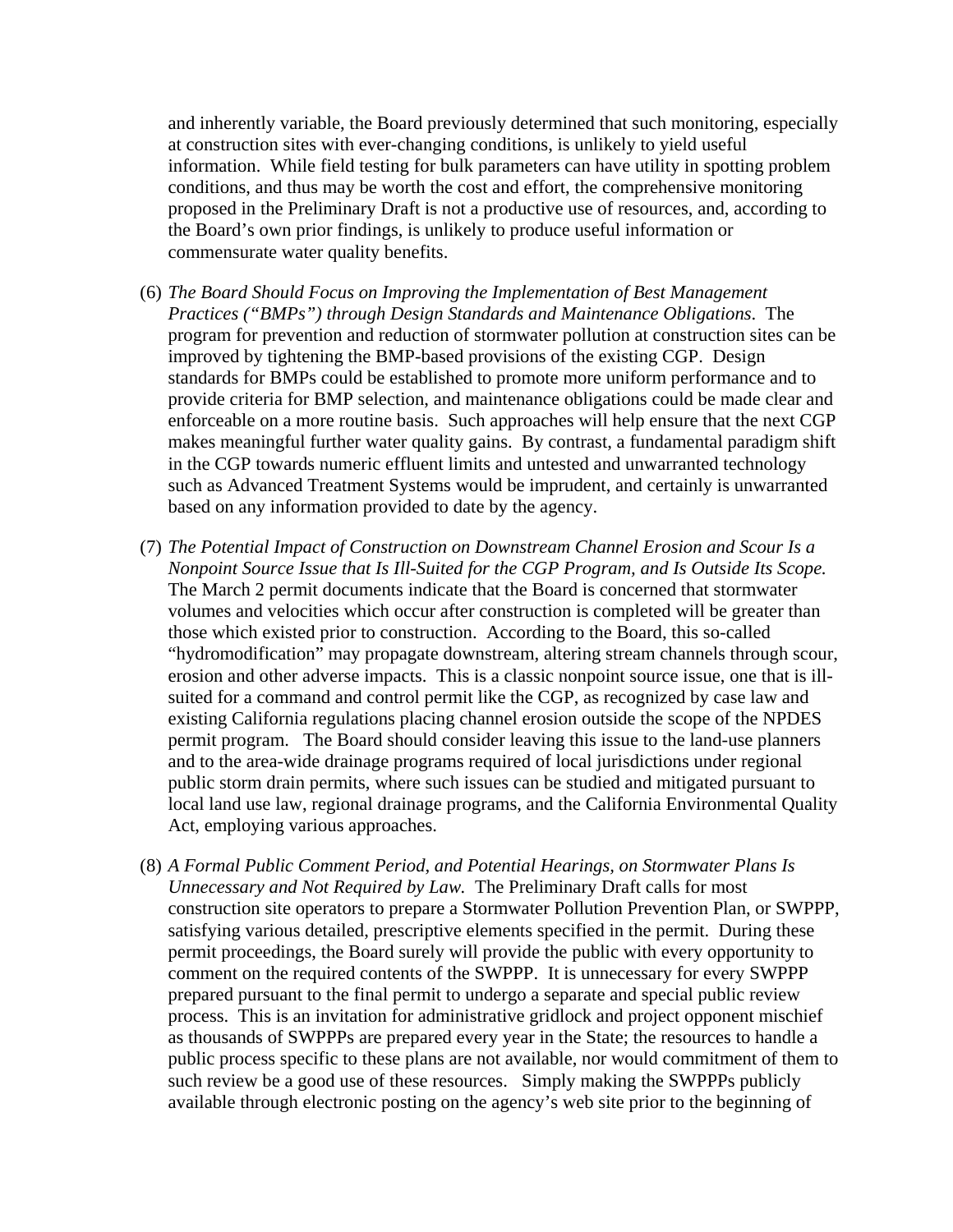construction will give all interested parties ample opportunity to raise through various existing, readily available, and effective means any concerns over the adequacy of BMPs described in any particular SWPPP.

# **II. DISCUSSION**

## **A.** The Board Should Confirm that the Proceedings on the CGP to Date Do Not Constitute Formal Permit Proceedings.

On March 2, 2007, the State Board posted the Preliminary Draft on its web site, and, on March 7, issued a notice entitled, "REISSUANCE OF THE NATIONAL POLLUTANT DISCHARGE ELMINATION [sic] SYSTEM GENERAL PERMIT FOR DISCHARGES OF STORM WATER ASSOCIATED WITH CONSTRUCTION ACTIVITIES (CONSTRUCTION GENERAL PERMIT)," scheduling workshops for April 17 and 20 on the Preliminary Draft, and setting a deadline for written comments.<sup>[3](#page-4-0)</sup> The workshop notice provides no reference to the authority under which it is being held, but indicates that, although "[b]oard members will also attend the workshop, . . . this will not be a formal hearing." Rather, "[t]he workshops are informal meetings."[4](#page-4-1)

The release of the March 2 Preliminary Draft was the first action of the State Board with respect to the CGP since last summer, when the State Board held workshops regarding the Panel Report, prepared by a panel commissioned by the State Board to examine the feasibility of numeric limits in stormwater permits, including, specifically, the CGP. The notice for the April 2007 workshops refers to the Panel Report and states that: "The State Water Board is incorporating suggestions from the Panel report into the Draft Construction Permit."[5](#page-4-2) While the notice also recognizes the Panel's "reservations and concerns" regarding numeric limits at construction sites, the Preliminary Draft incorporates a number of permit strategies raised by the Panel including not only numeric limits, but also Active Treatment, action levels, heavy monitoring, and hydromodification.<sup>[6](#page-4-3)</sup>

When issuing general stormwater permits like the CGP, the State Board's historical practice has been to utilize the informal adjudicatory procedures of the California Administrative Procedures Act ("APA"). The APA provides a procedure to object to the election of informal procedures by an agency and request a formal adjudicatory hearing. We understand that the Board has not yet commenced the adjudicatory procedures of the APA with respect to the CGP, but that it intends to do so once it has a draft tentative permit ready for public notice, review and

<span id="page-4-3"></span>6 Id.

<span id="page-4-0"></span><sup>3</sup> Notice of Public Workshop, State Water Resources Control Board, Reissuance Of The National Pollutant Discharge Elimination [sic] System General Permit For Discharges Of Storm Water Associated With Construction Activities (Construction General Permit). Found at: http://www.swrcb.ca.gov/stormwtr/docs/constpermits/const\_pubwkshop.pdf (last accessed on May 4, 2007).

<span id="page-4-1"></span><sup>4</sup> Id. at 1 and 3.

<span id="page-4-2"></span><sup>5</sup> Id. at 2.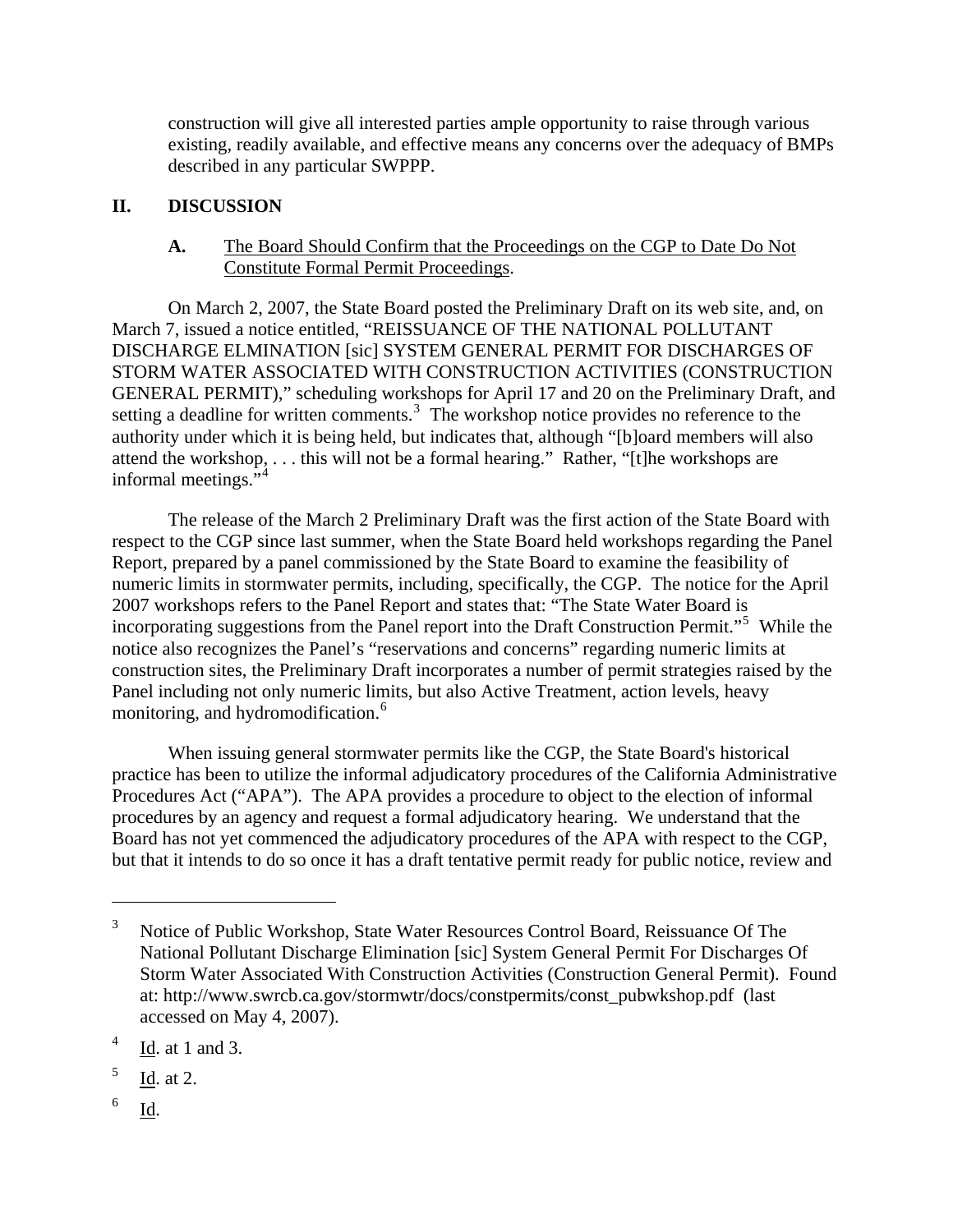comment. Because the current proceedings are informal, our understanding is that, at this time, we are not obligated to request (or not) formal adjudicatory procedures, and that there is no exhaustion requirement associated with the May 4, 2007 comment deadline. We submit this letter without waiver of our right and opportunity to submit comprehensive legal and factual comments during the future formal proceedings, and our right to request, or not, formal adjudicatory process at that time.

However, the State Board has drawn a direct connection between the workshops on the Panel Report and on the Preliminary Draft, on the one hand, and CGP reissuance, on the other. Given the importance of this permit to our members and us, and their and our status as Real Parties in Interest with respect to permit reissuance, we request the Board to confirm our understanding as to the nature of the ongoing CGP proceedings. We also would like to know how the Board intends to proceed in light of our comments, and the previous comments we submitted on the Panel Report, as we have gone to considerable lengths to provide constructive input into this process.

**B.** The Preliminary Draft Suggests that the Regulation of Stormwater from Construction Sites Has Been a Failure, when in Fact the Reality Is One of Notable Success.

The March 2 permit documents indicate that the Board believes that the employment of BMPs to manager stormwater effluent has been unsuccessful, referring to the finding of the Panel that "[l]imited field studies indicate that traditional erosion and sediment controls are highly variable in performance, resulting in highly variable turbidity levels in the site discharge."<sup>[7](#page-5-0)</sup>

The reliance in the March 2 permit documents on the Panel Report is misplaced, as a thorough evaluation of the current regulatory program would reveal that it has been quite successful. In large part as a result of the implementation and progressive improvement of BMPs under the current program, the potential pollutant load to receiving waters from construction stormwater has dropped significantly since the early 1990s—when the CGP, and Municipal Separate Storm Sewer System ("MS4") programs, were brought on line. Over this time period, increasingly sophisticated and effective BMPs have been implemented by many regulated parties either as part of Stormwater Pollution Prevention Plans ("SWPPPs") adopted pursuant to the CGP, or in compliance with programs administered by municipalities in connection with their MS4 permits. Under these programs, BMPs typically must be tailored to address pollutants of concern, must be maintained, and are periodically reviewed and revised to address changing site conditions or regulatory requirements. The California Environmental Quality Act ("CEQA") also has been a principal driver of water quality improvement at construction sites. CEQA requires lead agencies and project proponents to identify and mitigate to the extent feasible the negative impacts on water quality from new projects. As a result, project proponents must implement BMPs—either as project design features or as mitigation measures—that are tailored to site-specific water quality issues.

<span id="page-5-0"></span><sup>7</sup> Fact Sheet for Water Quality Order 2007-XX-DWQ at 7. Found at: http://www.swrcb.ca.gov/stormwtr/docs/constpermits/factsheet070302.pdf (last accessed on May 3, 2007).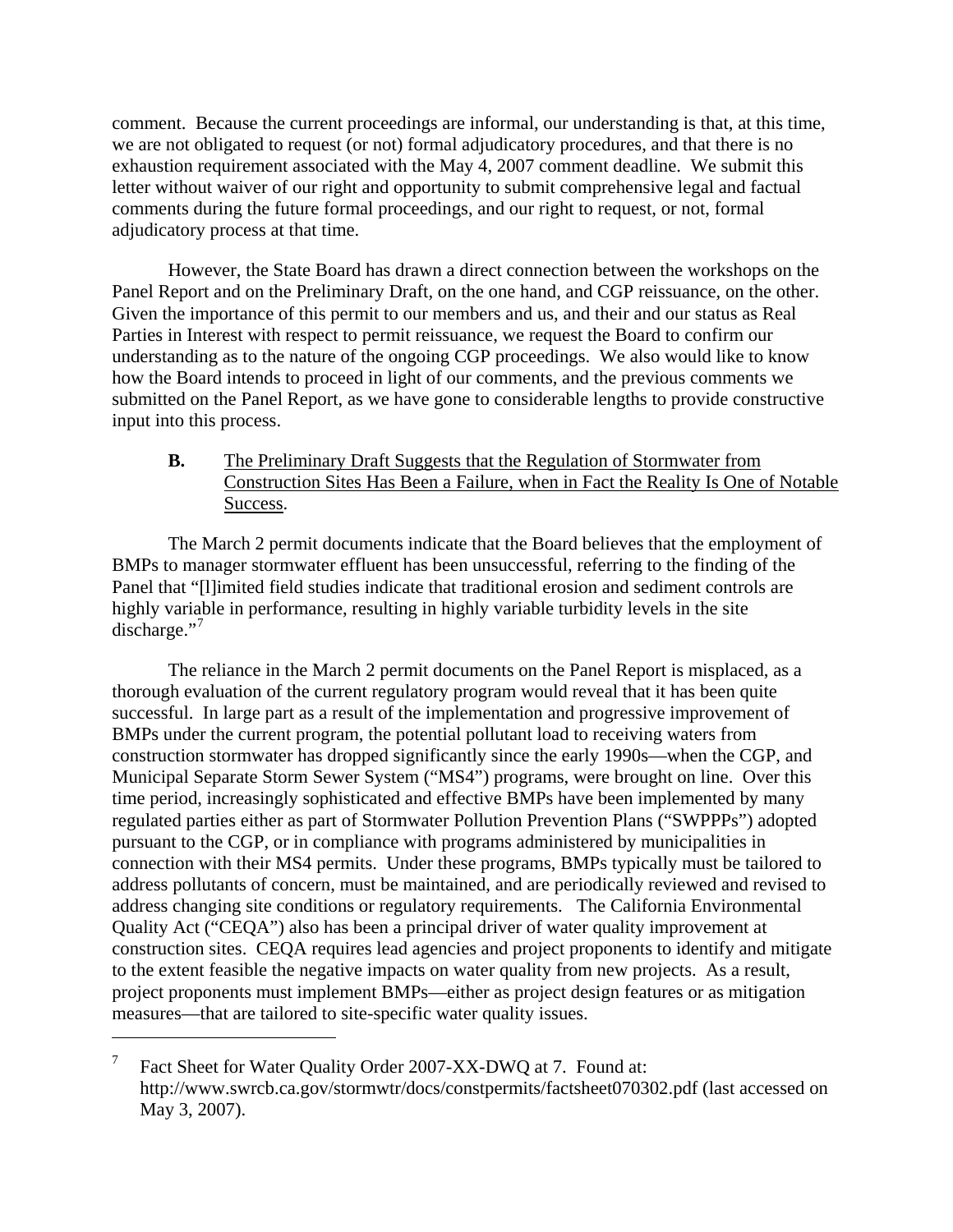Contrary to the potential implications of the Panel Report, a BMP-based approach to stormwater management at construction sites can, and does, work. Best practices in erosion and sediment control are protective of water quality, as can be seen at numerous sites throughout the State. Before finding otherwise, the Board would need to undertake a statewide, on-the-ground field review, and make an informed evaluation of empirical data as to the current program's effectiveness. To yield meaningful policy recommendations, the effectiveness of the current BMP-based approach would have to be compared with the likely real-world effectiveness and the marginal costs and benefits of the proposed alternative regulatory approaches in the March 2 permit. The Panel undertook no on-the-ground study or comparative analysis of this nature, and the Panel Report's critical observations about the current program appear to reflect only the panelists' qualitative, general opinions and, in some instances, apparent bias. Those opinions are neither empirically-based nor balanced, and do not provide substantial evidence for the Board to move toward numeric limits and Active Treatment Systems, on the putative basis that the BMPbased approach is a failure—especially given the technical complexity of the stormwater problem, the significant investments that have been made in the existing system, and the major costs that would likely accompany any such shift.

This is not to say that the current stormwater program cannot be improved, a point to which we return below. But given the significant investment that parties are making in BMPs, and the impressive results that have been achieved, the Panel Report's generalized criticisms for example, that BMPs are not well matched to water quality problems or that they commonly are maintained only for aesthetic purposes (see Panel Report, at 4)—do not present an accurate or balanced picture of the current program's effectiveness. If the Board wishes to replace the BMP-based approach, it needs to establish the predicate foundation itself, and cannot defer to the Panel which provides no substitute for the agency's burden to see for itself. We believe that any meaningful examination of actual practices will show the effectiveness of properly planned and designed BMPs.

#### **C.** The Preliminary Draft Provides No Basis for the Board to Reverse Its Prior Finding that Numeric Effluent Limits at Construction Sites Are Infeasible.

When adopting the current CGP, the State Board found that:

 $\overline{a}$ 

It is not feasible at this time for the SWRCB to establish numeric effluent limitations. . . . Therefore, the effluent limitations contained in this General Permit are narrative and include the requirement to implement appropriate BMPs.<sup>[8](#page-6-0)</sup>

This determination was challenged in court by various environmental groups, during which litigation the State Board defended the reliance of the permit on BMPs, and the absence of any numeric effluent limits, stating in pertinent part: "The State Board properly determined that it is scientifically impracticable to establish a numeric standard for storm water sampling at

<span id="page-6-0"></span><sup>8</sup> National Pollutant Discharge Elimination System (NPDES) General Permit For Storm Water Discharges Associated With Construction Activity (General Permit) Water Quality Order 99- 08-DWQ, State Water Resources Control Board at 40.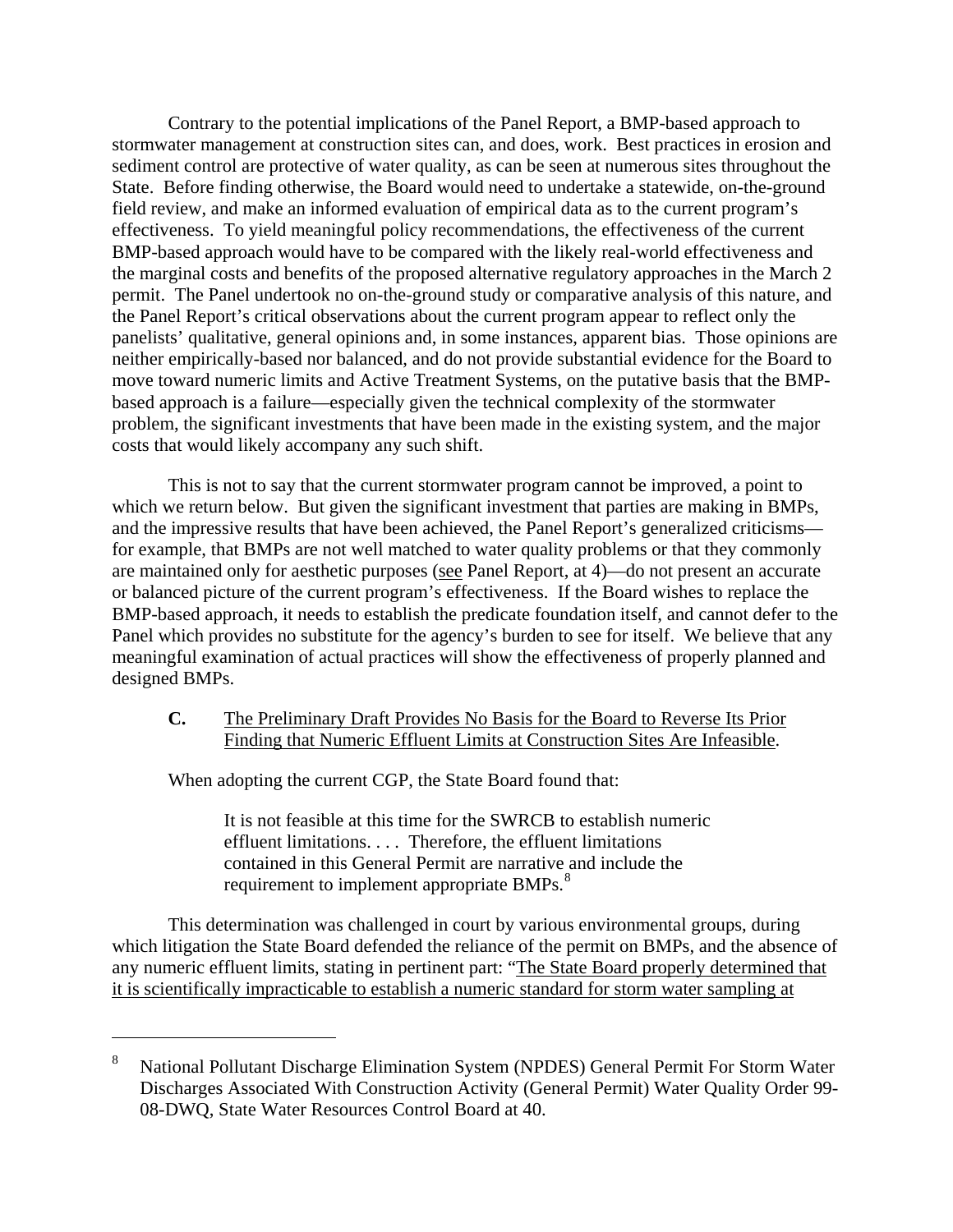construction sites."<sup>[9](#page-7-0)</sup> After Judge Connelly upheld the Board, the Board opposed further litigation on the issue by petitioners, stating in court papers:

> [T]he court found substantial evidence supporting the State Board's conclusion that numeric limitations were not feasible due to the variability of storm events and pollutant constituents and concentrations in storm water runoff.<sup>[10](#page-7-1)</sup>

The Board referred to the "significant technical and scientific barriers" in setting numeric limits for construction sites, explaining:

> Numeric water quality-based effluent limitations are expressed in terms of concentration and mass. . . . [S]torm water discharge flow is determined by rainfall, which is highly variable and intermittent, and falls at unpredictable rates and quantities onto sites that have varying geographic, geologic, and vegetation characteristics. Discharges often lack definable outflow points, leaving the property as sheet flow. For instance, consider a construction site over the course of a particular storm event. The rate at which rain falls varies over the course of the storm, and rain that falls onto the site combines with storm water that runs onto the site. Storm water does not run off the construction site at any defined, measurable outflow point (such as a pipe), but potentially runs off in multiple directions, where it combines with runoff from other sites. In an arid state such as California, there may be only a few storms per year that generate runoff, and the volume of runoff in separate storms may vary greatly. Due to these variables, it is difficult to calculate the precise rate and volume of storm water discharged, and consequently to calculate pollutant mass and concentration, in a scientifically valid manner. $^{11}$  $^{11}$  $^{11}$

Judge Connelly upheld the Board's determination regarding numeric limits and the inappropriateness of comparing numerical results from sampling and analysis with any such limits, stating:

> The scientific and technical difficulties of obtaining and analyzing storm water discharge samples that accurately reflect the impact of the discharges on water

<span id="page-7-0"></span><sup>9</sup> Opp'n. Mot. For Order Enforcing Writ of Mandate at 5, S.F. Baykeeper et al, v. State Water Res. Control Bd*.* No. 99CS01929 (Cal. Super. Ct. Dec. 17, 2004). (emphasis in original).

<span id="page-7-1"></span><sup>&</sup>lt;sup>10</sup> Respt.'s Memo. of Points and Auths. in Support of Mot. for Discharge of Writ at  $3, S.F.$ Baykeeper et al. v. State Water Res. Control Board, No. 99-CS-01929. (Cal. Super. Ct. Sac. Div. Dec. 9, 2004).

<span id="page-7-2"></span><sup>&</sup>lt;sup>11</sup> Opp'n. Mot. For Order Enforcing Writ of Mandate at 5, S.F. Baykeeper et al, v. State Water Res. Control Bd. No. 99CS01929 (Cal. Super. Ct. Dec. 17, 2004).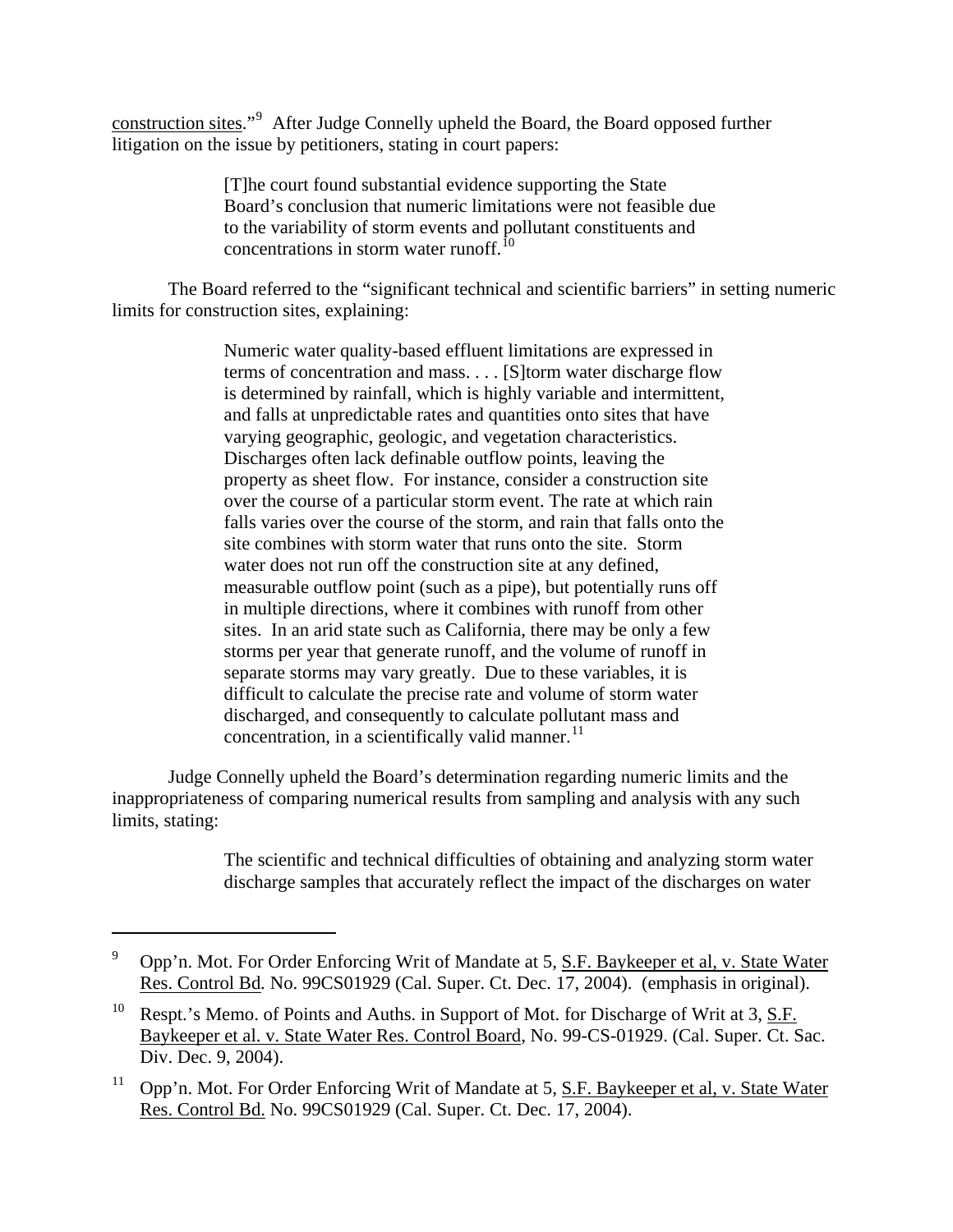quality of receiving waters would . . . preclude use of the sampling results as numeric water quality-based effluent limitations. $^{12}$  $^{12}$  $^{12}$ 

Despite this prior history, and in apparent reliance on the Panel Report, the Preliminary Draft includes various numeric effluent limits for construction site runoff.<sup>[13](#page-8-1)</sup> The Board's decision to include these limits is inconsistent with not only with Board precedent, but also EPA precedent and guidance. EPA has developed more than 50 national, technology-based, numeric effluent limit guidelines for many different categories of industrial discharges. However, EPA has opted to impose numeric limits in stormwater permitting only in very limited and discrete contexts, none of which are relevant to the CGP.

## 1. As Board Precedent Indicates, Stormwater Is Qualitatively Different From Other Discharges And Is Not Susceptible To Numeric Limits.

Numeric effluent limits generally are feasible and appropriate for publicly owned treatment works and major industrial process wastewater effluents because the flows discharged from those sources are relatively constant, and the pollutant load in these wastewaters is generally predictable, consistently within range of a median or average value, and typically characterized by a normal (bell-shaped) or lognormal (positively skewed) frequency distribution curve. These manageable flow volumes and predictable pollutant loads lend themselves to capture and treatment via various technologies which, in turn, produce a consistent treated wastewater effluent. Under such circumstances, one can have a high degree of confidence that effluent concentrations will not exceed a prescribed limit, as long as the treatment unit is designed and operated properly. Accordingly, it is feasible to calculate appropriate numeric limits and compliance with such limits is possible.

Stormwater discharges are qualitatively and dramatically different. Stormwater volumes are highly unpredictable and are largely dependent on weather. Stormwater quality is highly variable, typically characterized by intermittent extreme values that are much higher than the vast majority of concentrations.<sup>14</sup> These extreme-value distributions are much different than the bell-shaped curve of a normal distribution, or even than a lognormal distribution. Extreme and highly variable stormwater flow volumes, together with uncertainty regarding stormwater quality, make stormwater treatment an inexact science—not one generally capable of consistent, reproducible results. As the Board has explained, "[t]he inherent variability of storm water discharges also make numeric effluent limitations and end-of-pipe treatment impractical. The frequency, duration and magnitude of storm events and the constituents; concentrations,

<span id="page-8-0"></span><sup>&</sup>lt;sup>12</sup> San Francisco Baykeeper, et al. v. California State Water Resources Board, Case No. 99CS01929, Ruling on Submitted Matter, at 11 (Cal. Super. Ct. Sac. Div. May 18, 2005).

<span id="page-8-1"></span><sup>&</sup>lt;sup>13</sup> See Draft CGP at 10-11.

<span id="page-8-2"></span><sup>&</sup>lt;sup>14</sup> "Extreme values" are values that are mathematically markedly different from the general population of values—in other words, outliers. When used in this context, the term "extreme" does not connote risk to human health or the environment. In fact, "extreme values" can be so isolated and episodic, and might be relevant to such a small quantity of water, that they may be toxicologically irrelevant.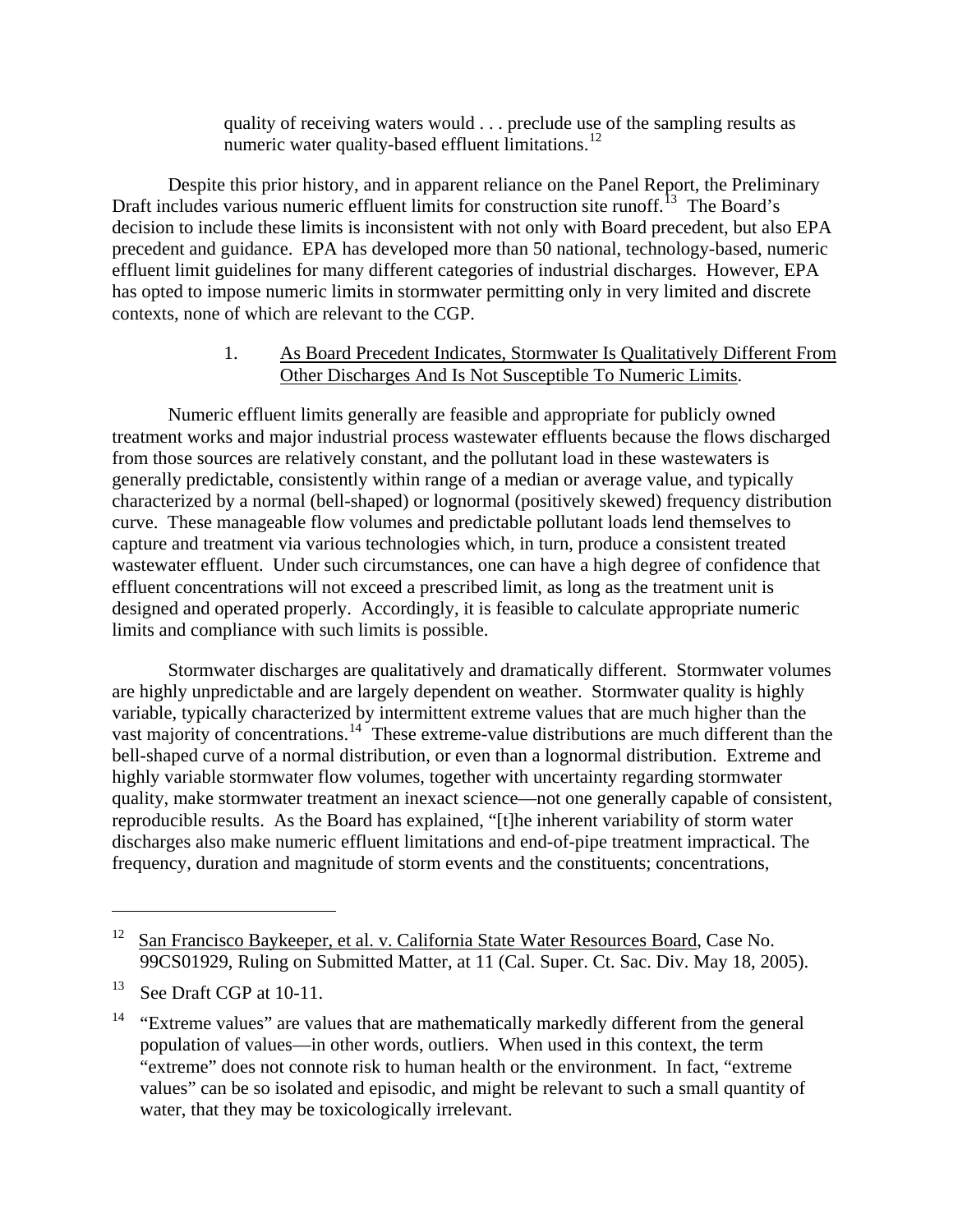mechanisms, persistence and effects of runoff are poorly understood." (State of California, State Water Resources Control Board, Order No. WQ 91-03 at 52.)

Absent the ability to capture vastly divergent stormwater volumes and to treat highly variable stormwater quality to a consistent and reproducible result, strict compliance with numeric limits is neither feasible nor prudent. To support a claim of feasibility, such results must be capable of being repeated at all regulated sites (*i.e.*, many thousand sites), under dramatically divergent conditions, influenced by a myriad of site-specific and climatic factors. Attempting to avoid this complexity by setting numeric limits to some first-year statistical measure—such as median concentration or even  $90<sup>th</sup>$  percentile concentration—is a recipe for failure given the extreme-value nature of stormwater.

The Board itself has recognized this fact. In an earlier SWRCB decision, the Board stated:

> In order to obtain a realistic chance of compliance with numeric effluent limitations, dischargers would have to install some kind of end-of-pipe treatment technology. However, few such technologies have been investigated or developed for discharges of storm water and urban runoff. Available treatment technologies are limited because storm waters involve high volume, intermittent flows from a large number of outfalls. Physical treatment works generally necessitate interception and transport of storm sewer flows to central locations and require extensive land area for gravitational settling basins.

Id. at 51. Although the Board in prior precedent left open the possibility of applying numeric limits at a later time when it was "appropriate and proper," that time has not yet come. Id. It is still the case that "available treatment technologies are limited," and that stormwater treatment works will require "large land areas to contain high volume, variable storm flows." Id. at 51-52.

## 2. The Clean Water Act Does Not Require Numeric Effluent Limitations For Stormwater Discharges; EPA Consistently Has Rejected Such Limits.

The federal EPA has made clear that the Clean Water Act does not require the use of numeric effluent limits for stormwater discharges. EPA regulations provide that National Pollutant Discharge Elimination System ("NPDES") permits may rely on BMPs to control or abate pollutant discharge where authorized under Clean Water Act Section 402(p) for stormwater discharges, where numeric effluent limitations are infeasible, or where reasonably necessary to achieve effluent limitations and standards and carry out the purposes of the Act. 40 C.F.R. §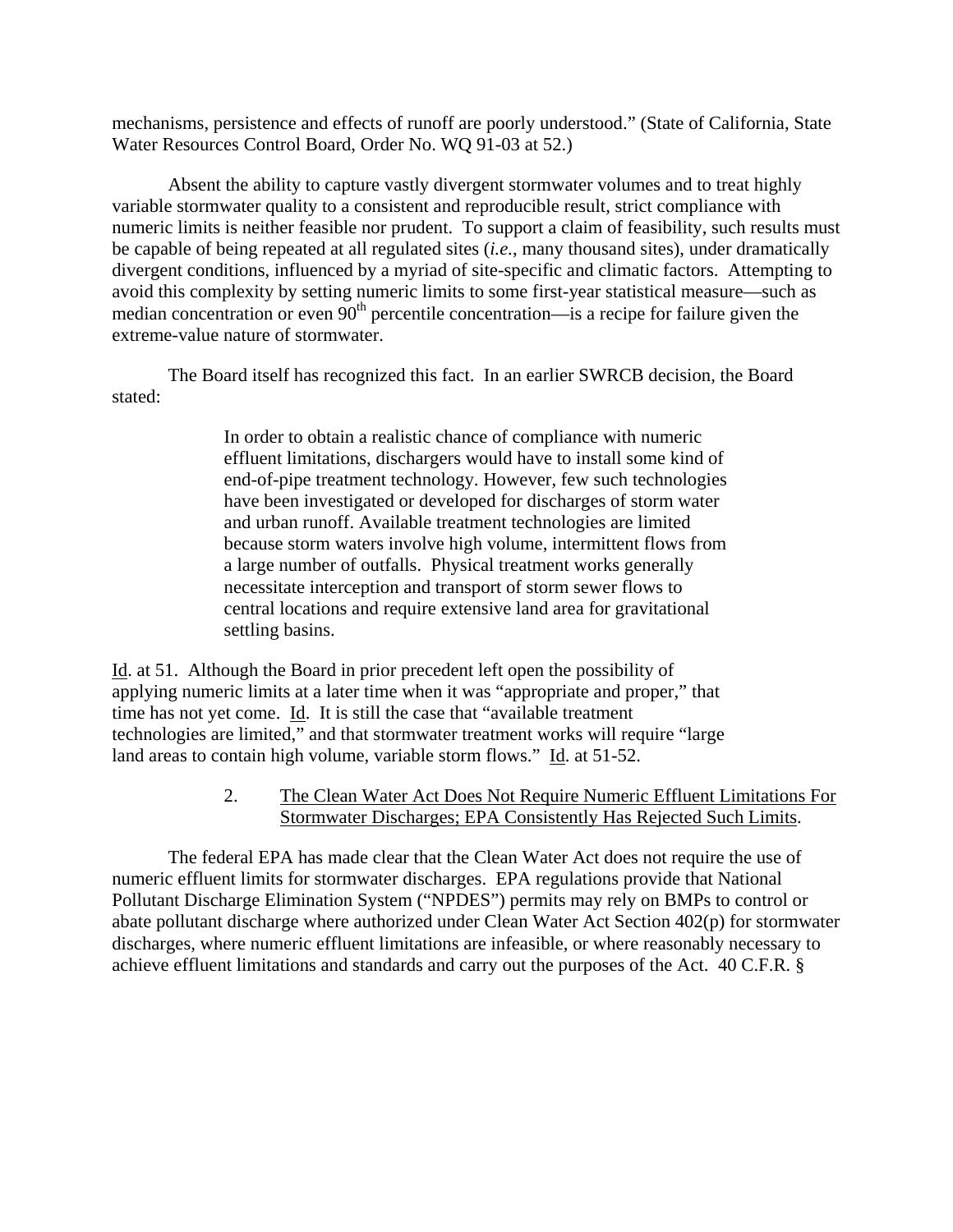122.44(k)(2)-(4). As the Board acknowledged in the Connelly case, "a finding it is infeasible to establish numeric effluent limitations is not the *sine qua non* of use of BMPs."[15](#page-10-0)

EPA consistently has rejected the application of numeric effluent limits to stormwater discharges for the vast majority of industrial sources. As a general matter, EPA has explained that it is both technically difficult and expensive to develop numeric limits for stormwater because—as discussed above—such discharges "are highly variable both in terms of flow and pollutant concentrations, and the relationships between discharges and water quality can be complex."<sup>[16](#page-10-1)</sup> In both the current and recently proposed Multi-Sector General Permits ("MSGP") for Industrial Activities, EPA applied numeric effluent limits only to coal pile runoff and five other discrete categories of runoff.<sup>[17](#page-10-2)</sup> For all other discharges covered by the MSGP, EPA requires BMPs that are non-numeric "flexible requirements for developing and implementing site specific plans to minimize and control pollutants in storm water discharges associated with industrial activity." 65 Fed. Reg. at 64,759.

In its proposed effluent limitation guideline for stormwater discharges from construction activities (subsequently withdrawn), EPA specifically rejected numeric effluent limits:

> The stochastic nature of rainfall and runoff makes verification of the design standards difficult. In some cases, the nature of local rainfall and runoff characteristics make it difficult to even design BMPs to a specified performance level. In addition, site-specific soil conditions greatly influence the amount of sediment mobilized during runoff events, and the soil settling characteristics greatly influence the performance of sediment controls. Designing an entire suite of erosion and sediment controls for a site to perform to a specified level would likely require use of a computer model, which could add significant costs with little assurance of increased effectiveness. Similarly, monitoring to verify attainment of numerical requirements can be very difficult . . . with little demonstrated results. As a result, EPA did not consider numeric

<span id="page-10-0"></span>Respt.'s Memo. of Points and Auths. in Opp'n to Writ of Mandate at 9, S.F. Baykeeper et al. v. State Water Res. Control Board, No. 99-CS-01929. (Cal. Super. Ct. Sac. Div. March 31, 2000).

<span id="page-10-1"></span><sup>&</sup>lt;sup>16</sup> Questions and Answers Regarding Implementation of an Interim Implementation Permitting Approach for Water Quality-Based Effluent Limitations in Storm Water Permits, 61 Fed. Reg. 57,425, 57,426 (Nov. 6, 1996).

<span id="page-10-2"></span><sup>&</sup>lt;sup>17</sup> See Final Reissuance of NPDES Storm Water Multi-Sector General Permit for Industrial Activities, 65 Fed. Reg. 64,746, 64,761 (Oct. 30, 2000); Proposed 2006 Multi-Sector General Permit For Stormwater Discharges Associated With Industrial Activity (MSGP) § 1.4.1 ("Proposed 2006 MSGP"), available at http://www.epa.gov/npdes/pubs/msgp2006\_allproposed.pdf.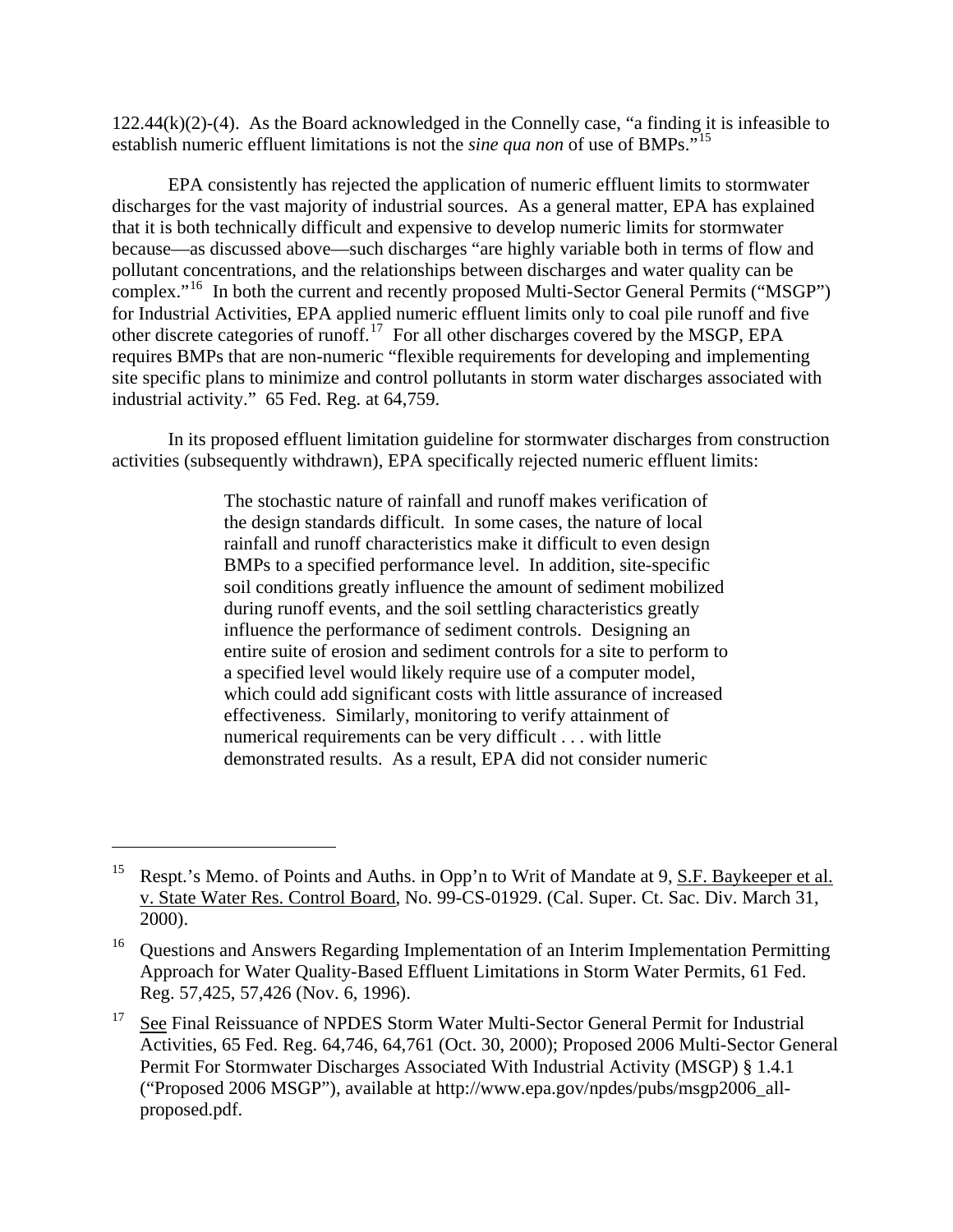pollutant control requirements a viable option.<sup>[18](#page-11-0)</sup>

Likewise, in a decision regarding a challenge to the Board's stormwater regulatory program, the Board stated:

> The petitioners contend that the Clean Water Act, and regulations and court decisions interpreting the Act, require the inclusion of numeric effluent limitations in NPDES permits for the discharge of storm water from a municipal separate storm sewer system. We have reviewed these authorities, and also opinions we have received from EPA, and conclude that numeric effluent limitations are not legally required.

(State of California, State Water Resources Control Board, Order No. WQ 91-03 at 30.)

## 3. Technology-Based Numeric Limits for Construction Sites Are Technically Infeasible And Are Not Cost-Justified.

As explained above, the extreme variability in stormwater flows and pollutant concentrations renders the attempt to set defensible technology-based, numeric limits a long-term and uncertain journey. To our knowledge, there is no California precedent for setting such limits on the basis of extreme-value influent (flow and concentration) distributions. Even if those distributions were well defined—which they are not—and even if treatment technologies could be found to provide consistent and reproducible effluent quality, any such technology would have to be designed to handle a certain amount of stormwater volume. Thus, any such limit could be applicable only up to a specific design storm event.

Before considering the development of numeric limits, the Board should be fully aware of the exceptional costs and practical difficulties that exercise would involve. Development of such limits for the CGP would be analogous to setting national effluent limitation guidelines ("NELGs"); to be technically (and perhaps legally) defensible, such limits for construction site stormwater would have to be developed through a similarly rigorous process. When developing numeric limits, EPA makes case studies of selected sites in the relevant industrial category, committing resources to field evaluations of actual performance. Here, the Board has made no analogous efforts to support the numeric limits proposed in the Preliminary Draft. We believe that only after the searching process prescribed by law, and followed by EPA, can the Board incorporate technology-based limits into the CGP.

NELGs are determined based on the identification of best conventional pollutant control technology ("BCT") for conventional pollutants (*i.e.*, biological oxygen demand, total suspended solids, pH, fecal coliform, and oil and grease) and best achievable control technology ("BAT") for toxic and other pollutants. See 33 U.S.C. §§ 1311(b)(2), 1314(b)(2) & (4). Determining BAT requires EPA to evaluate available technology in light of a number of factors, including:

<span id="page-11-0"></span><sup>&</sup>lt;sup>18</sup> Effluent Limitations Guidelines and New Source Performance Standards for the Construction and Development Category, 67 Fed. Reg. 42,644, 42,658 (June 24, 2002).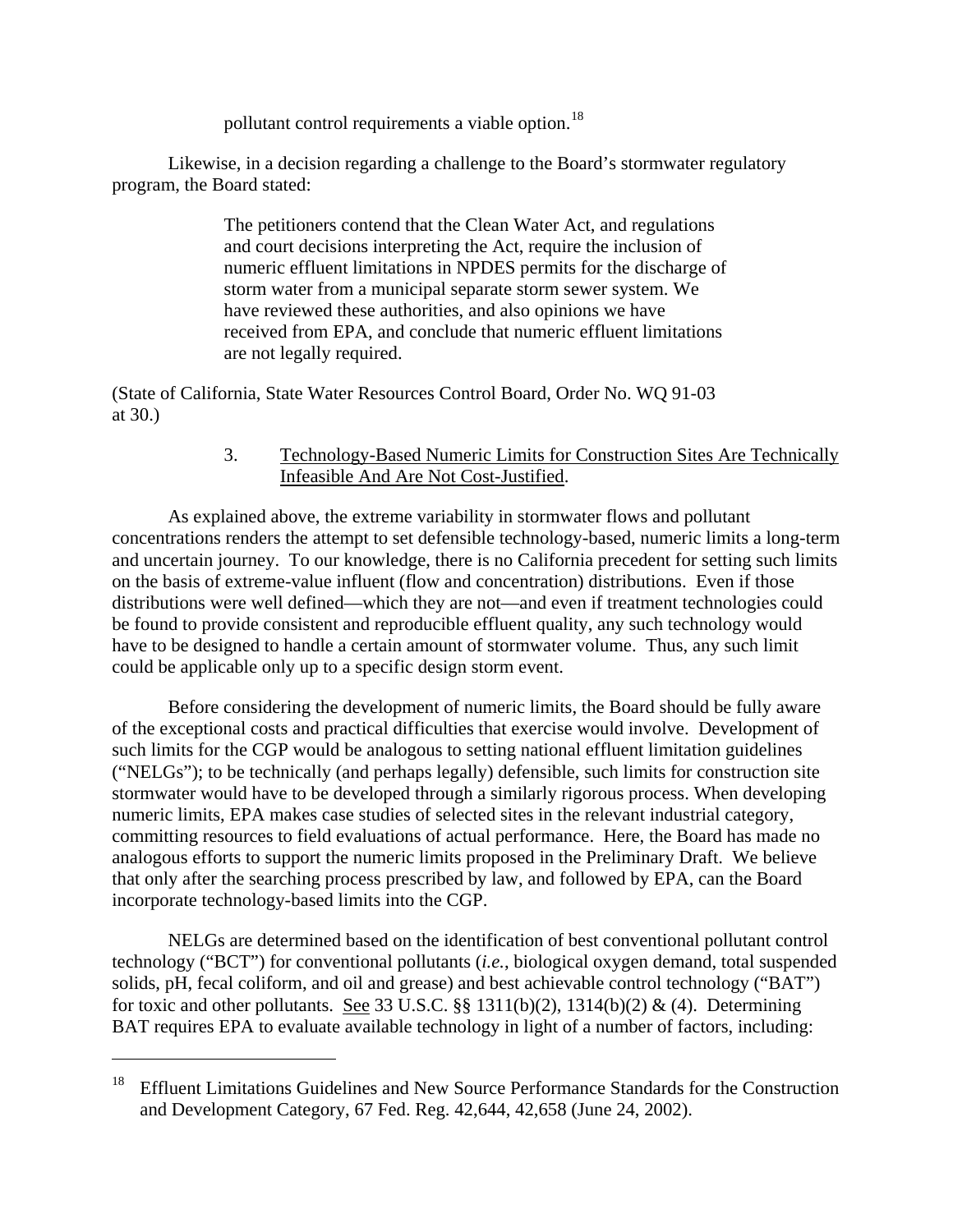the age of equipment and facilities involved, the process employed, engineering aspects of the applications of various types of control measures, process changes, non-water quality environmental impacts (including energy), and such other factors as EPA deems appropriate. 33 U.S.C. § 1314(b)(2)(B); see also 40 C.F.R. § 125.3(d)(3). BCT determinations require EPA, in addition to considering the BAT factors, to subject candidate technologies to a complex two-part test to determine whether such technologies are reasonable in light of implementation costs.<sup>[19](#page-12-0)</sup>

Even for discharges that (unlike stormwater) are readily susceptible to numeric limits, the process of developing a NELG is long and costly. In order to develop a NELG,

> EPA typically (i) gathers extensive information on the industry (through questionnaires, wastewater sampling, literature reviews, and other methods); (ii) performs detailed statistical analyses of this information; (iii) develops sets of proposed control options for the industry; (iv) estimates the effluent reductions, costs, economic impacts, and environmental effects of those options; (v) shapes the options into a proposed set of limits; (vi) explains the proposed limits in a *Federal Register* publication and additional supporting documents; (vii) reviews comments on the proposed limits; and (viii) incorporates those comments into a final regulation (again with considerable supporting documentation). From start to finish, this process often takes five years or more.<sup>[20](#page-12-1)</sup>

The standard-setting process would be significantly more technically difficult, timeconsuming, costly, and vulnerable to legal challenge for stormwater discharges, which do not lend themselves to numeric effluent limits, technology-based or otherwise. In addition, as the Panel has pointed out, there currently is not even a reliable database describing discharges and BMP performance necessary to assess currently available technologies. Panel Report, at 19. In light of these difficulties, coupled with the low likelihood that numeric limits would achieve significant marginal water quality benefits (compared with what can be achieved through iterative improvement of BMPs), the Board should be skeptical regarding any suggestion in the Panel Report that numeric limits are feasible or appropriate for construction stormwater discharges. At a minimum, significant further inquiry—with full public participation and expert advice from persons versed in the practical regulatory challenges of setting numeric limits would be necessary before taking any step in this direction.

**D.** The Board Is without a Basis to Reverse Prior Findings that Dramatically Expanded Stormwater Sampling and Analysis Will Not Generate Useful Information and Is Not Required by Law.

<span id="page-12-0"></span><sup>19 33</sup> U.S.C. § 1314(b)(2)(B); see also 40 C.F.R. § 125.3(d)(2); Best Conventional Pollutant Control Technology; Effluent Limitations Guidelines, 51 Fed. Reg. 24,974 (July 9, 1986)(explaining EPA's methodology for determining BCT).

<span id="page-12-1"></span><sup>&</sup>lt;sup>20</sup> The Clean Water Act Handbook 24 (Mark A. Ryan, ed. 2003).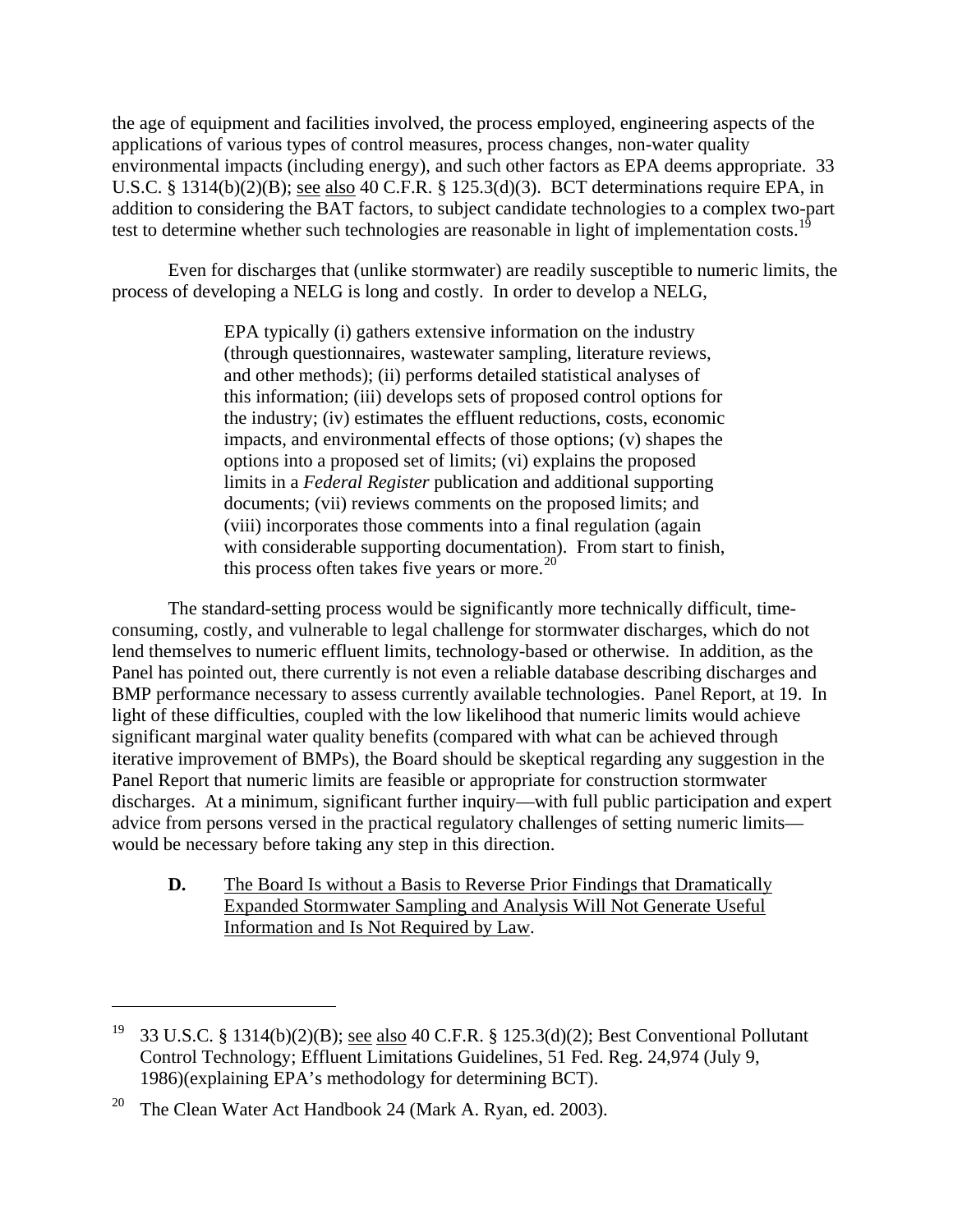In the Connelly case, the Board defended the sampling and analysis provisions of the *existing* CGP as follows:

> The Permit's sampling and analysis requirements . . . are the most rigorous in the nation, and go far beyond the requirements of the Clean Water Act and its implementing regulations. $^{21}$  $^{21}$  $^{21}$

The Preliminary Draft proposes to replace these "most rigorous" monitoring requirements with a much more aggressive regime that requires sampling "from each drainage area within one business day after the initial  $\frac{1}{2}$  inch of measured precipitation from a storm event, and every one inch thereafter. $122$  $122$  The compounds that must be tested include: pH, turbidity, total petroleum hydrocarbons, pollutants identified in the Pollutant Source Assessment, various other parameters when Active Treatment is being used, and parameters added by a Regional Board.<sup>[23](#page-13-2)</sup>

Although the Board argued in the Connelly case that extensive stormwater sampling and analysis is not required by the federal Clean Water Act, the Board is now dramatically expanding already vigorous stormwater monitoring requirements. In Connelly, the Board explained various reasons why stormwater sampling at construction sites is either not required or of little use, pointing to the "delay involved in waiting for laboratory results when immediate corrective action during the storm event is needed," and the fact that extensive monitoring is "too costly making housing unaffordable with little or no environmental benefit."<sup>[24](#page-13-3)</sup> The Board explained:

> Common sense, of course, suggests that it would be difficult to grab water samples from all of the small driblets of runoff that might be leaving the construction site[.] ... Common sense also suggest[s] that Board reliance on visual inspection of water turbidity at the site, as well as sediment track left from flow, is more practicable and accurate.<sup>[25](#page-13-4)</sup>

In the Connelly case, the Court acknowledged that sampling and analysis of stormwater effluent was not *per se* required by the Clean Water Act, and repeatedly referenced the difficulties associated with storm water discharge monitoring. San Francisco Baykeeper, et al. v. California State Water Resources Board, Case No. 99CS01929, Ruling on Submitted Matter, at 11 (Cal. Super. Ct. Sac. Div. May 18, 2005). The Court found that "[t]he scientific and technical difficulties of obtaining and analyzing storm water discharge samples that accurately reflect the

<span id="page-13-2"></span> $23$  Id.

<span id="page-13-0"></span><sup>&</sup>lt;sup>21</sup> Opp'n. Mot. For Order Enforcing Writ of Mandate at 1, S.F. Baykeeper et al, v. State Water Res. Control Bd. No. 99CS01929 (Cal. Super. Ct. Dec. 17, 2004).

<span id="page-13-1"></span> $22$  Draft CGP at 61.

<span id="page-13-3"></span><sup>&</sup>lt;sup>24</sup> Respt.'s Memo. of Points and Auths. in Support of Mot. for Discharge of Writ at 4-5, n.6, S.F. Baykeeper et al. v. State Water Res. Control Board, No. 99-CS-01929. (Cal. Super. Ct. Sac. Div. Dec. 9, 2004).

<span id="page-13-4"></span><sup>&</sup>lt;sup>25</sup> Respt.'s Opp'n to Petitioners' Request for Judicial Notice at 6, S.F. Baykeeper et al. v. State Water Res. Control Board, No. 99-CS-01929. (Cal. Super. Ct. Sac. Div.).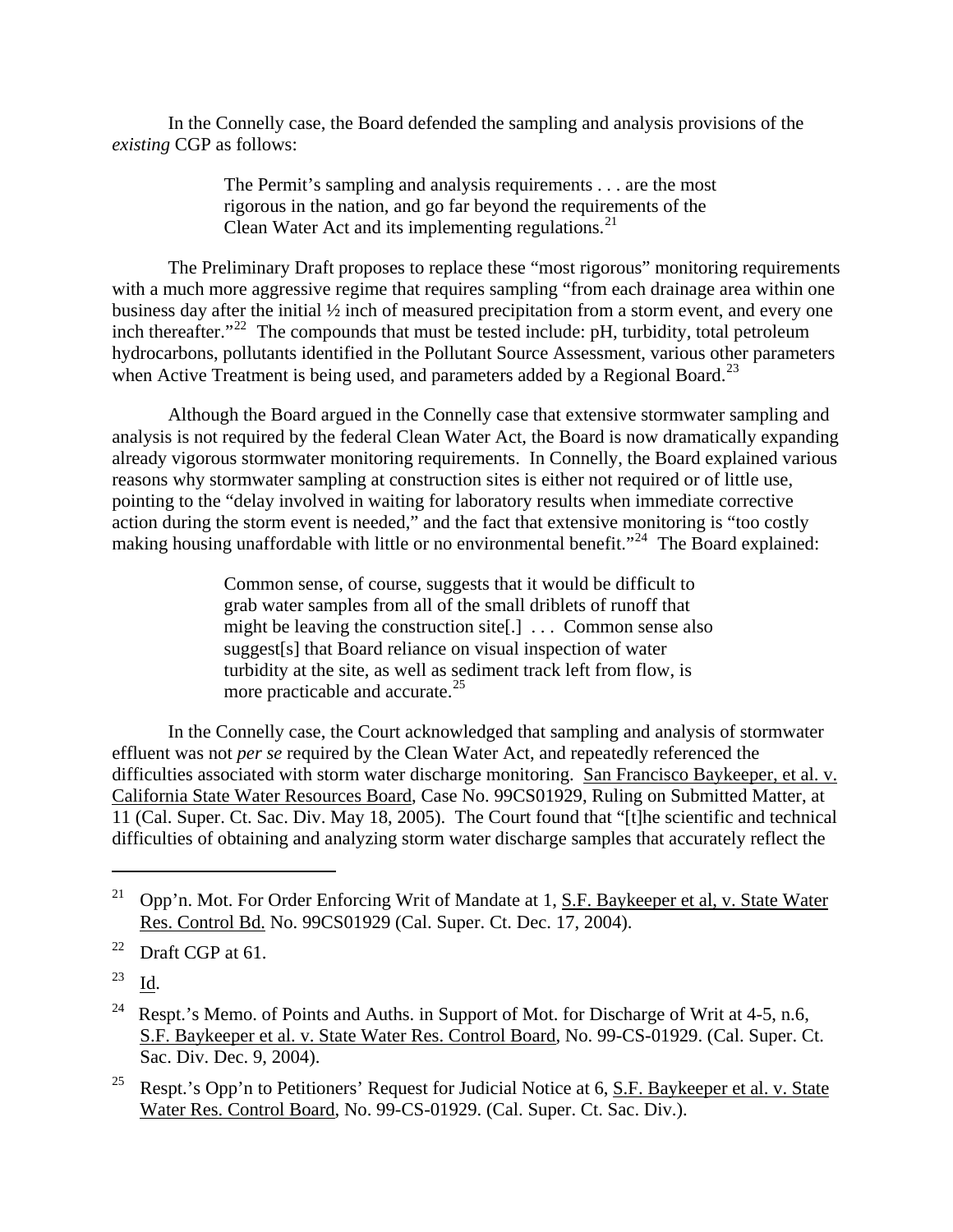impact of the discharges on water quality of receiving waters would . . . preclude use of the sampling results as numeric water quality-based effluent limitations." Id*.*

The comprehensive monitoring proposed in the Preliminary Draft is not required by law; the Board previously found that, given the inherent variability in stormwater quality, such sampling is unlikely to generate useful information or commensurate water quality benefits. Therefore, the monitoring proposed is unlikely to be a productive use of resources, which would more appropriately be applied to ensuring the integrity of BMPs.

## **E.** The Board Should Focus On Improving The Implementation Of Best Management Practices Through Design Standards And Maintenance Obligations.

We agree with the Storm Water Panel's indication that significant improvements can be made in designing and implementing BMPs. As discussed above, many regulated parties in California have demonstrated that it is possible to design, implement, and consistently maintain sophisticated BMPs that yield impressive results in terms of improving water quality. These leaders have proven that the iterative BMP approach can work. Rather than embarking on a costly effort to develop numeric effluent limits with highly uncertain benefits, the Board should focus its efforts on the establishment of design standards and maintenance obligations that will bring all regulated parties up to the high standards achieved by others. That approach offers the greatest prospects for a cost-effective path towards continuing improvement of stormwater quality at construction sites.

**F.** The Potential Impact of Construction on Downstream Channel Erosion and Scour Is a Nonpoint Source Issue that Is Ill-Suited for the CGP Program, and Is Outside Its Scope.

In enacting the federal Clean Water Act, "Congress made a clear and precise distinction between point sources, which would be subject to direct Federal regulation [under NPDES permits], and nonpoint sources, control of which was *specifically reserved* to State and local government through the section 208 process." (D.C. Cir. 1982.) Nat. Wildlife Federation v. Gorsuch 693 F.2d 156, 176. The 208 process to which the D.C. Circuit referred is the Clean Water Act statute authorizing areawide waste management plans, which were the precursors to Section 319 nonpoint source plans, authorized under 1987 amendments to the Act. EPA long ago identified "downstream bank erosion due to decreased sediment load or variable water releases" as nonpoint source pollution not subject to the NPDES program. Id. at 177. The hydromodification standards of the Preliminary Draft, which attempt to regulate under NPDES downstream bank erosion, are contrary to the "clear and precise distinction" made by Congress between point source discharges and nonpoint source pollution.

In Nat. Wildlife Federation v. Gorsuch, the court upheld EPA's interpretation of the Clean Water Act that downstream erosion of a stream channel caused by water releases from an upstream dam was not a condition regulated under NPDES. Id. at 156. Rather, the U.S. Court of Appeals for the D.C. Circuit concluded that:

> [D]ownstream bank erosion due to decreased sediment load or variable water releases, saltwater intrusion due to reduced flow,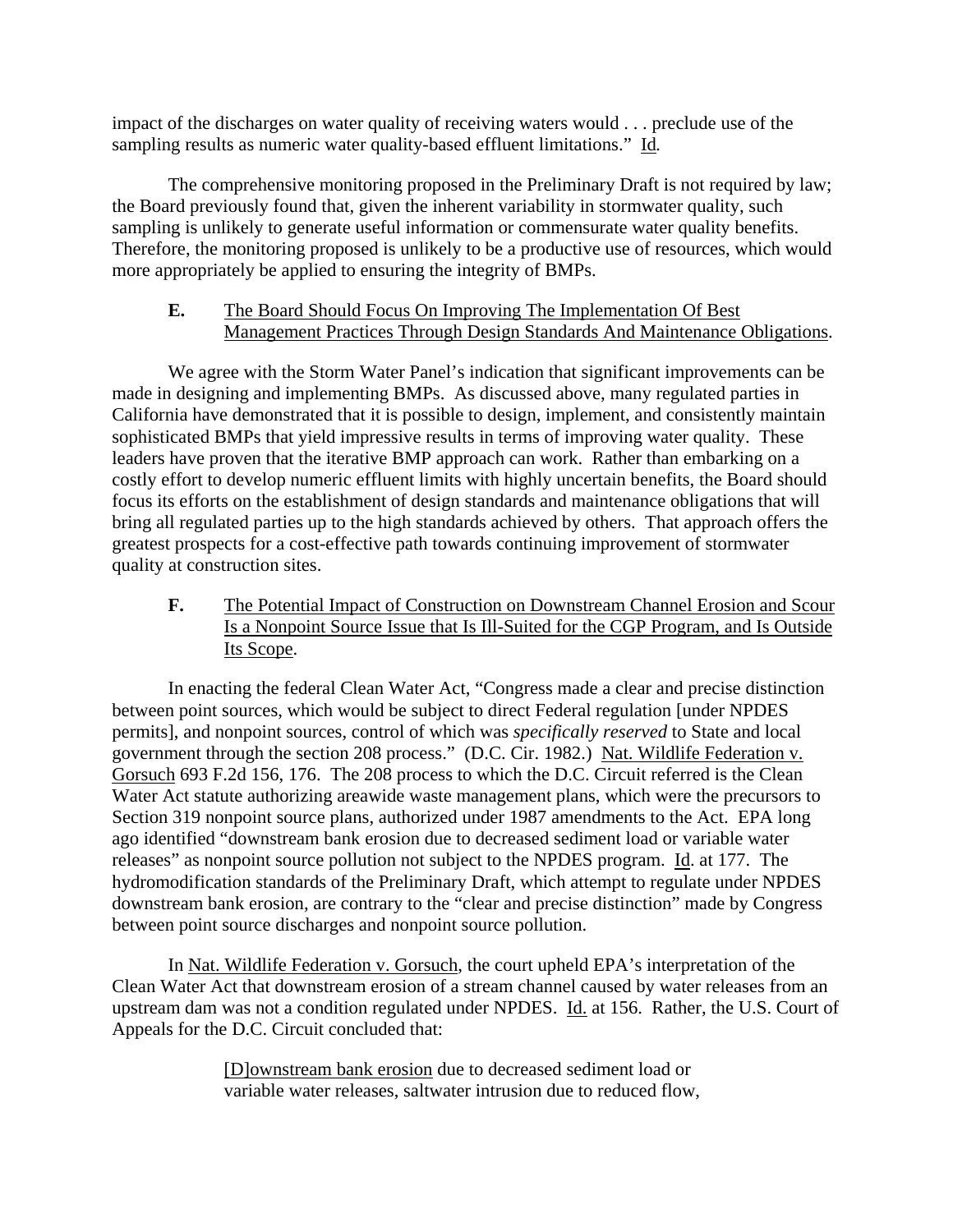#### and pollution of the reservoir itself would be nonpoint source pollution.

#### (Emphasis added.)

 $\overline{a}$ 

The upstream actions that resulted in "scouring the downstream channel" was not the addition of a pollutant to a navigable water and was not subject to a NPDES permit, but may be regulated under Clean Water Act Section 208 plans. Id. at 177. In addition, the court agreed with EPA's position that nonpoint source was defined by Section  $304(f)(2)(F)$  of the Clean Water Act to include "changes in the movement, flow, or circulation of any navigable waters or ground waters, including changes caused by the construction of dams, levees, channels, causeways, or flow diversion facilities." Id. Section  $304(f)(2)(F)$  is persuasive authority that, even where the in-stream changes in the flow regime (i.e., hydromodification) arise from upstream construction, the effect is a nonpoint source matter – not one for the NPDES program.

 Whether flows different from pre-development conditions causing downstream erosion constitute the "discharge of pollutants" under the Clean Water Act was at issue in Missouri *ex rel.* Ashcroft v. Department of Army  $(8<sup>th</sup> Cir. 1982)$  672 F.2d 1297. In that case, the channel capacity of a river was overwhelmed by releases from a dam, resulting in soil erosion of the streambanks below the dam. Missouri, supra, 672 F.2d at 1299-1300, 1303-04. The court held that "soil erosion caused below the dam . . . did not constitute the 'addition' of a pollutant from a 'point source.'" This result recognizes, as does EPA, that water *per se*, regardless of what constituents are in it, is not within the Act's definition of "pollutant." "EPA does not consider flow to be a pollutant  $\dots$  ." 65 Fed. Reg. 43586, 43619 (July 13, 2000). Streambank erosion and hydromodification are phenomena that occur as a result of the erosive forces of water *per se*.

In addition, Congress addressed the need to manage downstream erosion when in 1987 it created a program for certain pollution issues not covered by NPDES because they are not the addition of pollutants from a point source.<sup>[26](#page-15-0)</sup> The congressional debates regarding Section 319 indicate that "eroding streambanks" were understood to be part of the new Section 319 program, as opposed to the preexisting NPDES program. 132 Cong. Rec. 31962 (Oct. 15, 1986). During the debates, Congressman Hammerschmidt referred to the \$400 million that Congress made available to the states under Section 319, and stated, "with \$400 million we aren't going to control all erosion. We are going to give the States the incentive to begin to manage nonpoint source pollution from all sources, including eroding streambanks and sheet runoff from fields." Id.

Although the March 2 Preliminary Draft does not recognize the distinction between point and nonpoint sources, the State's Nonpoint Source Program Strategy and Implementation Plan, 1998-2013 ("PROSIP") does, classifying hydromodification, and streambank and shoreline erosion, as nonpoint source. PROSIP was designed to "provid[e] a single unified, coordinated statewide approach to dealing with NPS pollution."<sup>[27](#page-15-1)</sup> The Plan clearly treats hydromodification

<span id="page-15-0"></span><sup>&</sup>lt;sup>26</sup> See 33 U.S.C. § 1329; CWA § 319 (Nonpoint source management programs).

<span id="page-15-1"></span><sup>&</sup>lt;sup>27</sup> The State's Nonpoint Source Program Strategy and Implementation Plan, 1998-2013 ("PROSIP") at iv. Found at: http://www.coastal.ca.gov/nps/prosipv1.pdf (stating that the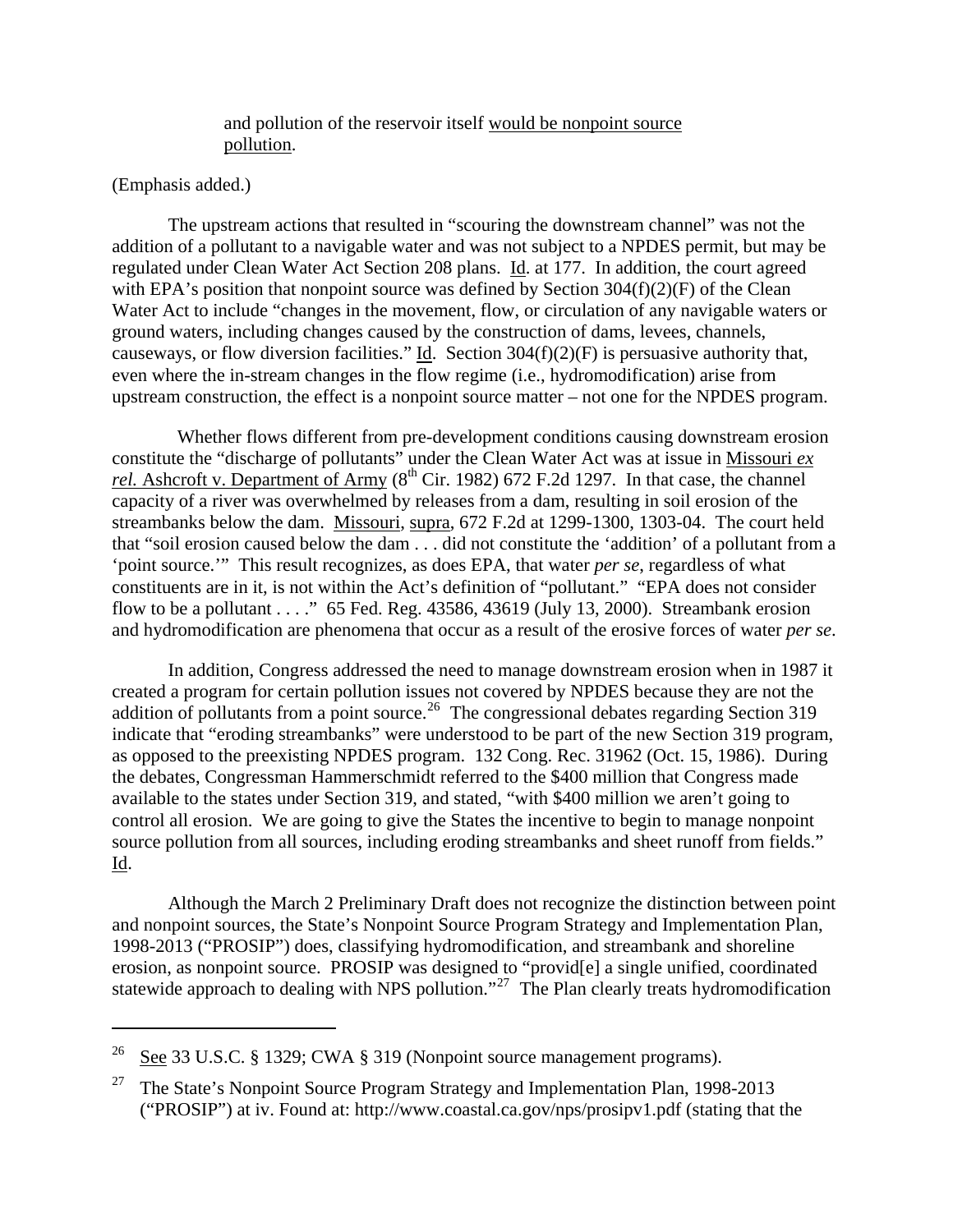as a nonpoint source, identifying hydromodification as one of six NPS categories.<sup>[28](#page-16-0)</sup> In addition, the PROSIP explains that the inclusion of a hydromodification management measure in the Plan for streambank and shoreline erosion, "does not imply that all shoreline and streambank erosion must be controlled; the measure applies to eroding shorelines and streambanks that constitute an NPS problem in surface waters."<sup>[29](#page-16-1)</sup> In addition, even one of the State's Basin Plans defines "channel erosion" as a nonpoint source and states explicitly that "by definition, nonpoint sources  $\ldots$  are exempt from the federal NPDES permitting program."<sup>[30](#page-16-2)</sup>

In sum, there is a "clear and precise distinction" between point source sediment discharges into waters of the United States and nonpoint source in-stream erosion. This distinction was crafted by Congress when it designed the nonpoint source and area-wide programs (Sections 319 and 208), and has been recognized by the courts. Therefore, the hydromodification standards of the Preliminary Draft, which propose to regulate under NPDES downstream, nonpoint source streambank erosion and nonpoint source changes to the flow regime, are not appropriate for a command and control permit like the CGP. Such matters should be left to the local jurisdictions which can address stream channel modification under the California Environmental Quality Act, local land use law, and regional public storm drain programs.

**G.** A Formal Public Comment Period, and Potential Hearings, on Stormwater Plans Is Unnecessary, Is Not Required by Law, and Has the Potential to Disrupt Orderly Land Use Planning.

 The current permitting process allows a CGP applicant to receive a permit after the State Board has processed the application and Notice of Intent.<sup>31</sup> The applicant subsequently develops a Stormwater Pollution Protection Plan ("SWPPP") before construction begins. SWPPPs are publicly available under Section 308(b) of the Clean Water Act ("CWA").<sup>[32](#page-16-4)</sup> The Water Boards may impose additional SWPPP requirements or revisions and commence enforcement

Program Plan adopts 61 management measures "as goals for six NPS categories (agriculture, forestry, urban areas, marinas and recreational boating, hydromodification, and wetlands/riparian areas/vegetated treatment systems)").

<span id="page-16-0"></span><sup>28</sup> Id.

- <span id="page-16-1"></span><sup>29</sup> Id. at 148.
- <span id="page-16-2"></span> $30$  See The Water Quality Control Plan for the San Diego Basin, at 4-66. Found at: http://www.swrcb.ca.gov/rwqcb9/programs/Chapter%204%20Implementation.pdf
- <span id="page-16-3"></span>31 California State Water Resources Control Board, National Pollutant Discharge Elimination System (NPDES) General Permit for Storm Water Discharges Associated With Construction Activity (General Permit) Water Quality Order 99-08-DWQ (Aug. 27, 2004) ("Aug. 2004 General Permit Order"), Checklist for Submitting a Notice of Intent, *available at* http://www.waterboards.ca.gov/stormwtr/docs/finalconstpermit.pdf (last visited May 1, 2007).
- <span id="page-16-4"></span>32 33 U.S.C. § 1318(b).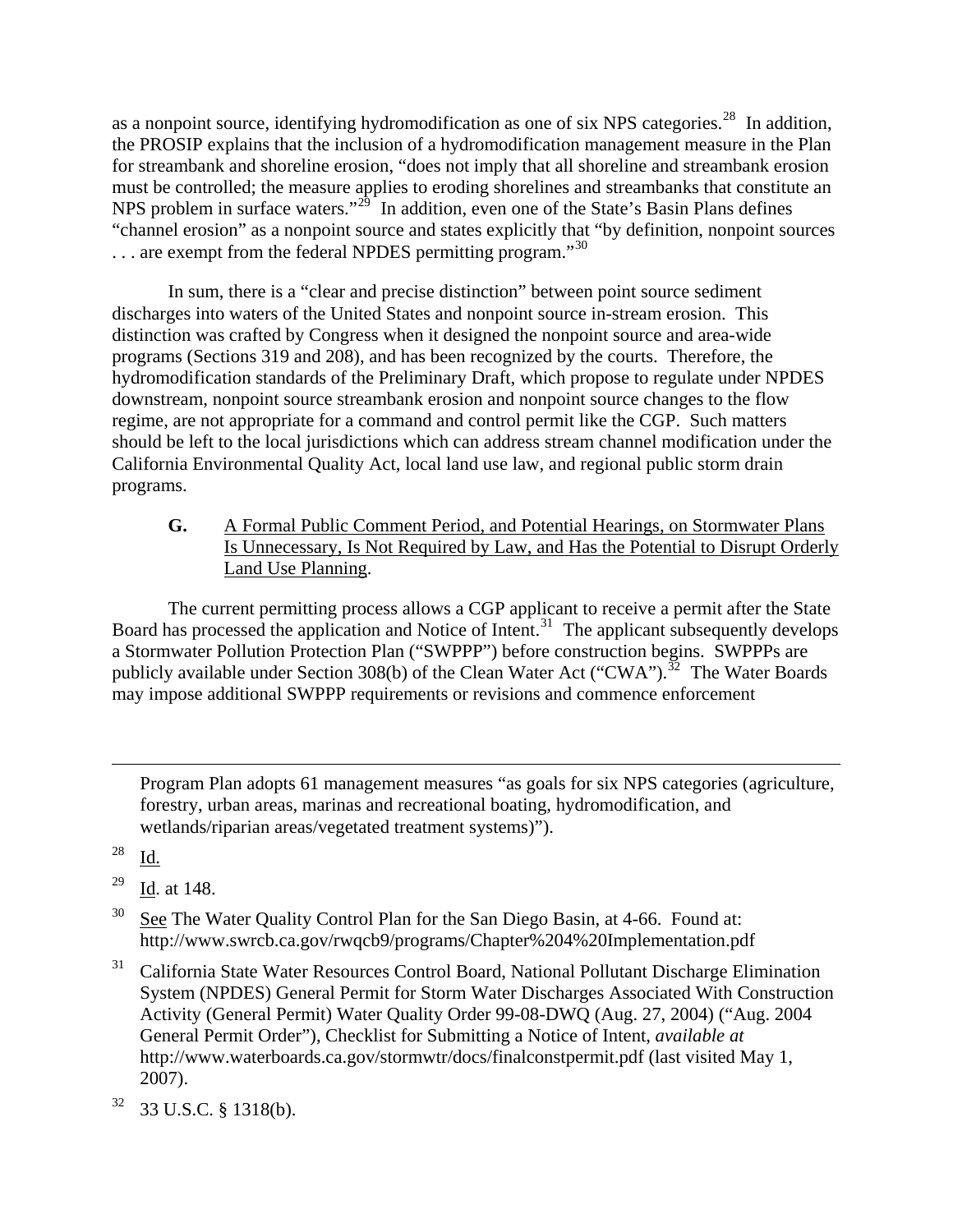activities.[33](#page-17-0) In addition, members of the public may enforce SWPPP requirements by initiating informal discussions with dischargers, requesting State Board review of a Regional Board's action or failure to act, or bringing a citizen suit under section 505 of the Clean Water Act.<sup>[34](#page-17-1)</sup>

 The existing permit program has worked efficiently and effectively, allowing for timely construction planning while ensuring multiple avenues for public participation and enforcement. Securing coverage under the CGP typically is one of the last steps before project groundbreaking, and comes only after all land use entitlements, including clearance under the California Environmental Quality Act, have been secured. By then, the project design and configuration is set, and the Regional Boards have been provided with an opportunity during the entitlement phase to comment on any Environmental Impact Report for the project.

 The March 2 Preliminary Draft would modify the CGP coverage process significantly, and require an applicant to submit a completed Stormwater Pollution Prevention Plan ("SWPPP") with the permit application and Notice of Intent. The Preliminary Draft would direct the Regional Boards to publicly post the SWPPP and commence a formal 90-day public review period and subsequent ambiguous hearing and approval process:

> Based upon the public comments and Regional Water Board review of the permit application submittal, Regional Water Boards may take actions that include, but are not limited to: rescinding permit coverage, requiring public hearings or formal Regional Water Board permit approvals, requesting discharges to revise their SWPPP and Monitoring Programs within a specified time period, or take no action.<sup>[35](#page-17-2)</sup>

 We are concerned that the Preliminary Draft's requirements for a formal 90-day public review process and subsequent, potential SWPPP hearings, risk upsetting long-followed land use and CEQA practices, by potentially subjecting projects to scrutiny on project design elements (e.g. building footprint, area coverage, landscape and hardscape elements) well after those decisions lawfully have been made, and well after the potential for Regional Board comment already has been provided (as a Responsible Agency under CEQA). These concerns are heightened because of the proposed hydromodification standards, which clearly are intended to affect and influence, whether directly or indirectly, project design elements. Further, the

<span id="page-17-0"></span><sup>&</sup>lt;sup>33</sup> Aug. 2004 General Permit Order, Waste Discharge Requirements (WDRS) for Discharges of Storm Water Runoff Associated With Construction Activity at 7, found at: http://www.waterboards.ca.gov/stormwtr/docs/finalconstpermit.pdf (last accessed May 1, 2007).

<span id="page-17-1"></span><sup>34</sup> See 33 U.S.C. § 1365(b); 23 Cal. Water Code § 13320(a); 23 C.C.R. § 2050(a); California State Water Resources Control Board, Instructions for Filing Water Quality Petitions, found at http://www.swrcb.ca.gov/wqpetitions/wqpetition\_instr.html (last accessed May 1, 2007)

<span id="page-17-2"></span><sup>35</sup> California State Water Board, National Pollutant Discharge Elimination System (NPDES) General Permit for Storm Water Discharges Associated With Construction and Land Disturbance Activities (Mar. 2, 2007) ("Preliminary Draft"), at Section XIII.2., found at http://www.waterboards.ca.gov/stormwtr/docs/constpermits/order\_permitwattach.pdf (last accessed May 2, 2007).